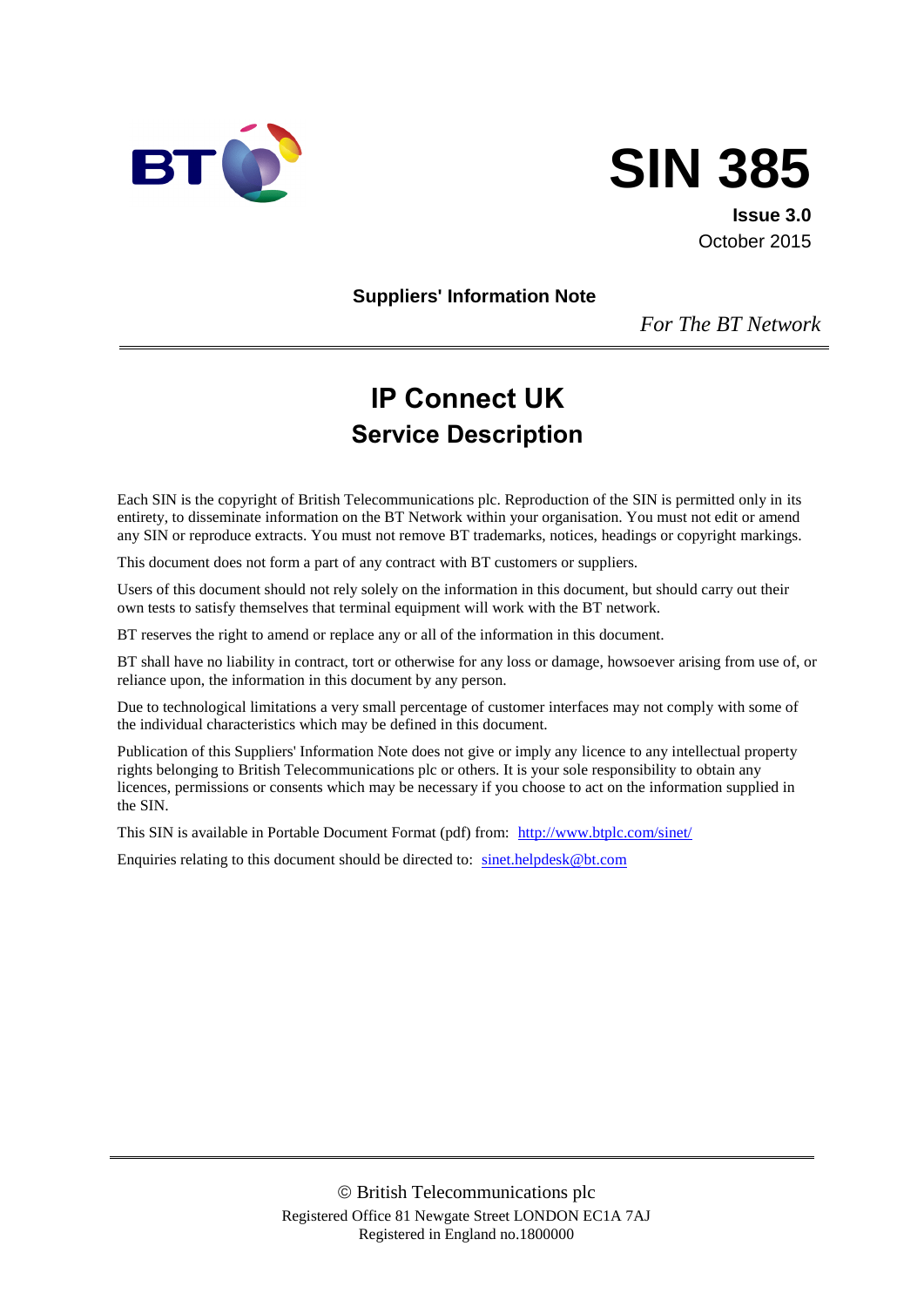# **CONTENTS**

| 1.           |                                                               |  |
|--------------|---------------------------------------------------------------|--|
| 2.           |                                                               |  |
| 3.           |                                                               |  |
| 3.1.         |                                                               |  |
| 3.2.         |                                                               |  |
|              |                                                               |  |
|              |                                                               |  |
|              |                                                               |  |
|              |                                                               |  |
|              | 3.2.5.                                                        |  |
|              | 3.2.6.                                                        |  |
| 3.3.         |                                                               |  |
| 3.4.         | CLASS OF SERVICE NOT ENABLED: IP PRECEDENCE AND DSCP MODEL 11 |  |
| 3.5.         |                                                               |  |
| 3.6.         |                                                               |  |
| 3.7.         |                                                               |  |
| 3.8.         |                                                               |  |
| $\mathbf{4}$ |                                                               |  |
| 4.1.         |                                                               |  |
| 4.2.         |                                                               |  |
| 4.3.         |                                                               |  |
| 4.4.         |                                                               |  |
| 4.5.         |                                                               |  |
| 4.6.         |                                                               |  |
| 4.7.         |                                                               |  |
| 4.8.         | $ADSL1/ADSL2/2 + \dots$                                       |  |
| 4.9.         |                                                               |  |
| 4.10.        |                                                               |  |
| 5.           |                                                               |  |
| 5.1.         |                                                               |  |
| 5.2.         |                                                               |  |
|              |                                                               |  |
|              |                                                               |  |
|              |                                                               |  |
|              |                                                               |  |
|              |                                                               |  |
|              |                                                               |  |
|              |                                                               |  |
| 6.           |                                                               |  |
| 7.           |                                                               |  |
| 8.           |                                                               |  |

#### **TABLES**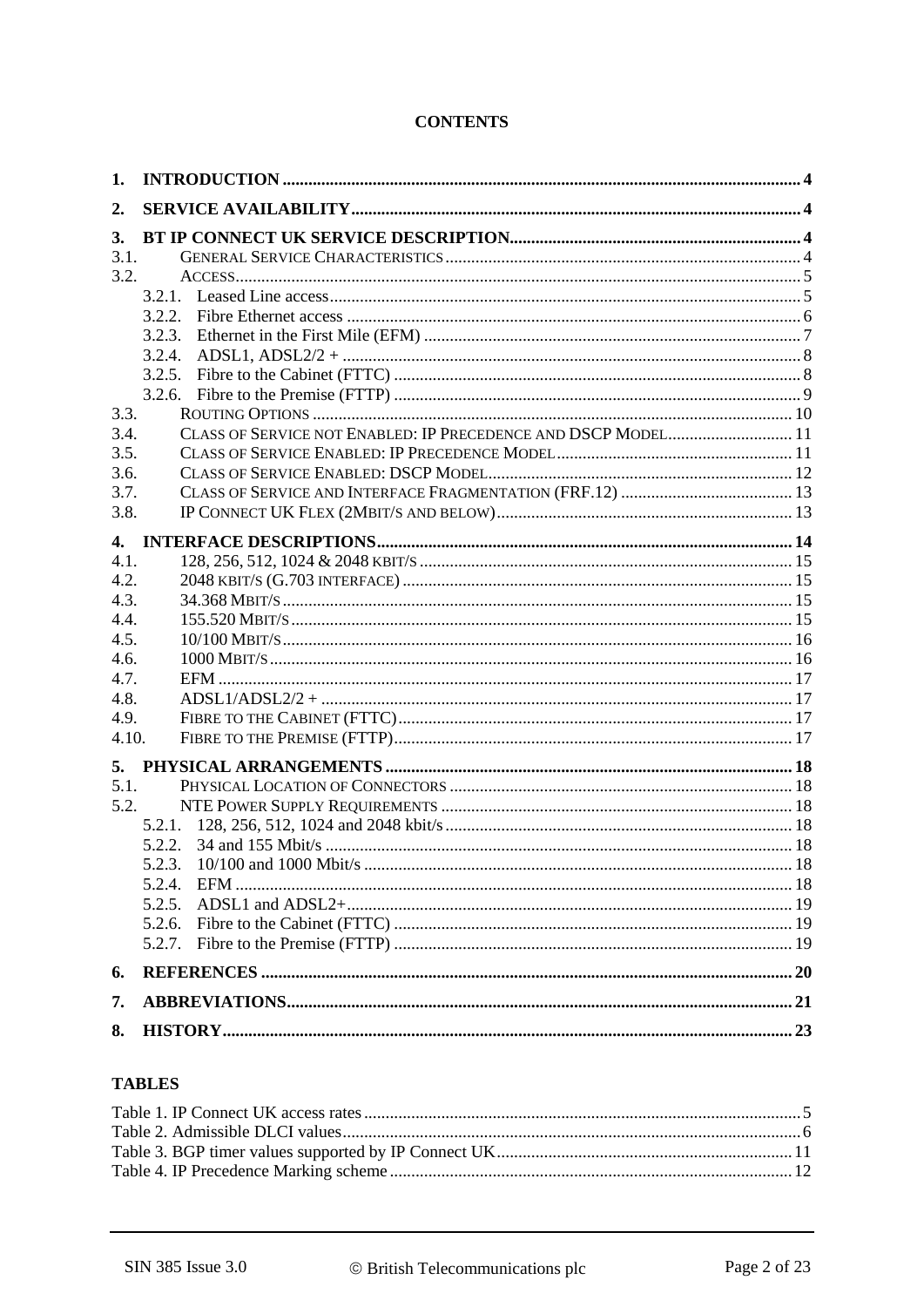| Table 7. Mapping of TDM time slots to delivered bandwidth on IP Connect UK Flex (2Mbit/s and |  |
|----------------------------------------------------------------------------------------------|--|
|                                                                                              |  |
|                                                                                              |  |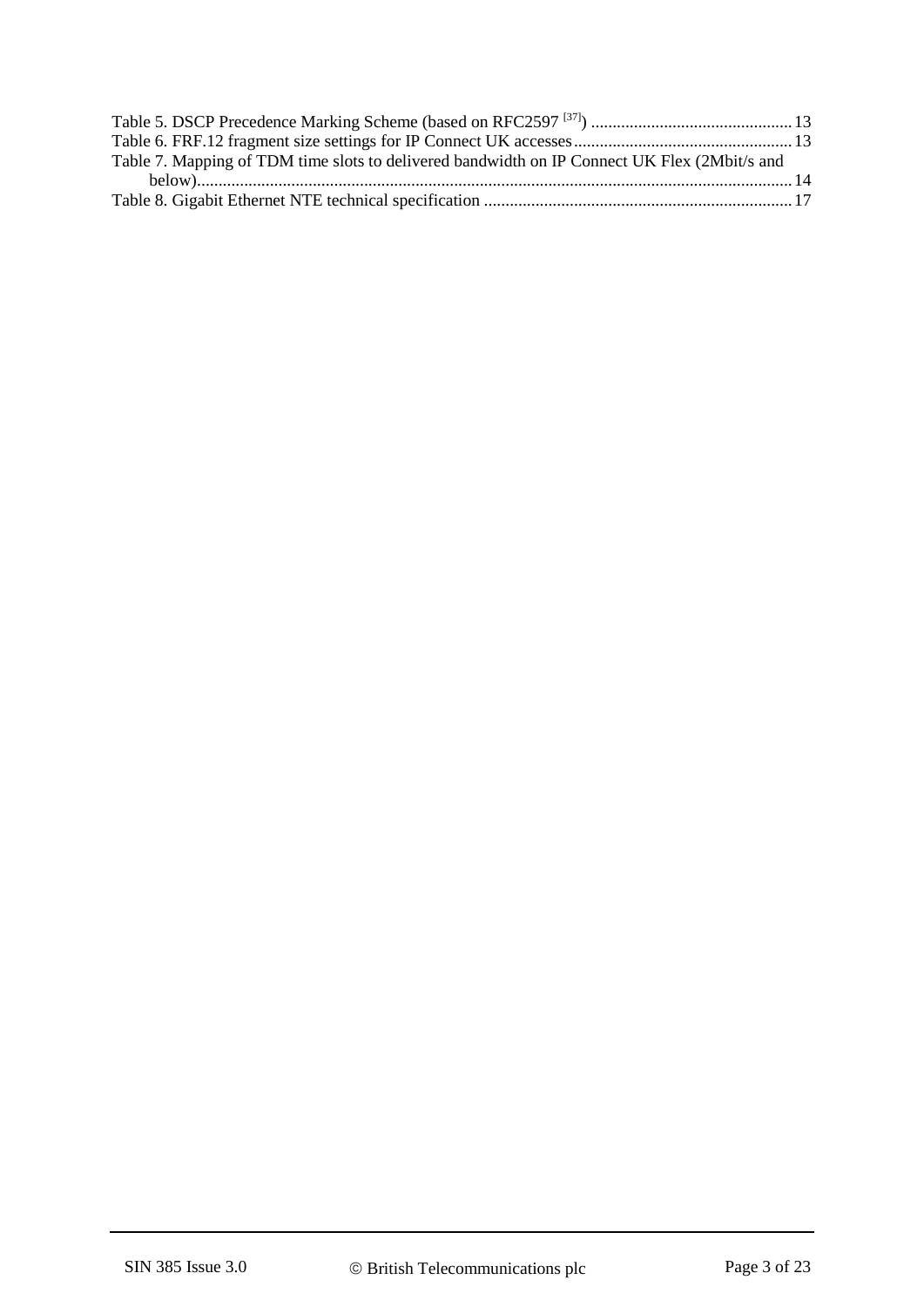# **1. Introduction**

This Suppliers' Information Note (SIN) describes BT's IP Connect UK service, which utilises MPLS technology to provide an IP Virtual Private Network capability. The service offers access options using Leased Line, Ethernet or xDSL with various rates depending on the access mechanism. This document provides information about the service for use by Customer Premises Equipment (CPE) manufacturers and developers.

# **2. Service Availability**

The BT IP Connect UK service will cover mainland Britain and Northern Ireland (the UK Licenced area), subject to available network capacity.

Ethernet access availability is restricted to be within a given distance from the Network Point of Presence and also depends upon the required resilience. Further detail is specified in the IP Connect UK Product Description.

Geographic availability of xDSL access will be made available using BT's broadband checker tools. xDSL access to IP Connect UK will only be provided over BT-provided direct exchange lines. There are also technical limitations depending on factors such as the length of the local loop that may restrict ADSL delivery to some users.

For further information please refer to http://www.btplc.com/sinet/

If you have enquiries relating to this document, then please contact : [sinet.helpdesk@bt.com](mailto:sinet.helpdesk@bt.com)

# **3. BT IP Connect UK Service Description**

#### **3.1. General Service Characteristics**

The BT IP Connect UK Service provides both a physical access and a logical connection to a defined IP VPN hosted on BT's Multi–Protocol Label Switching (MPLS) platform. Logical access to single and/or multiple VPNs is supported per physical access using individual Frame Relay encapsulated Permanent Virtual Circuits, Ethernet VLAN accesses or PPP tunnels for xDSL. The service is designed to provide any-to-any IP connectivity within a customer defined VPN and supports a combination of IP version 4 and version 6 traffic. The IP Connect UK service offers a range of available access rates.

The access speeds currently supported are listed in [Table 1.](#page-4-0) Note that for Ethernet accesses the Port/Contracted Data Rate (CDR) may be below the access rate; in this case traffic should be shaped on egress at the CPE, and will be policed on ingress to the network.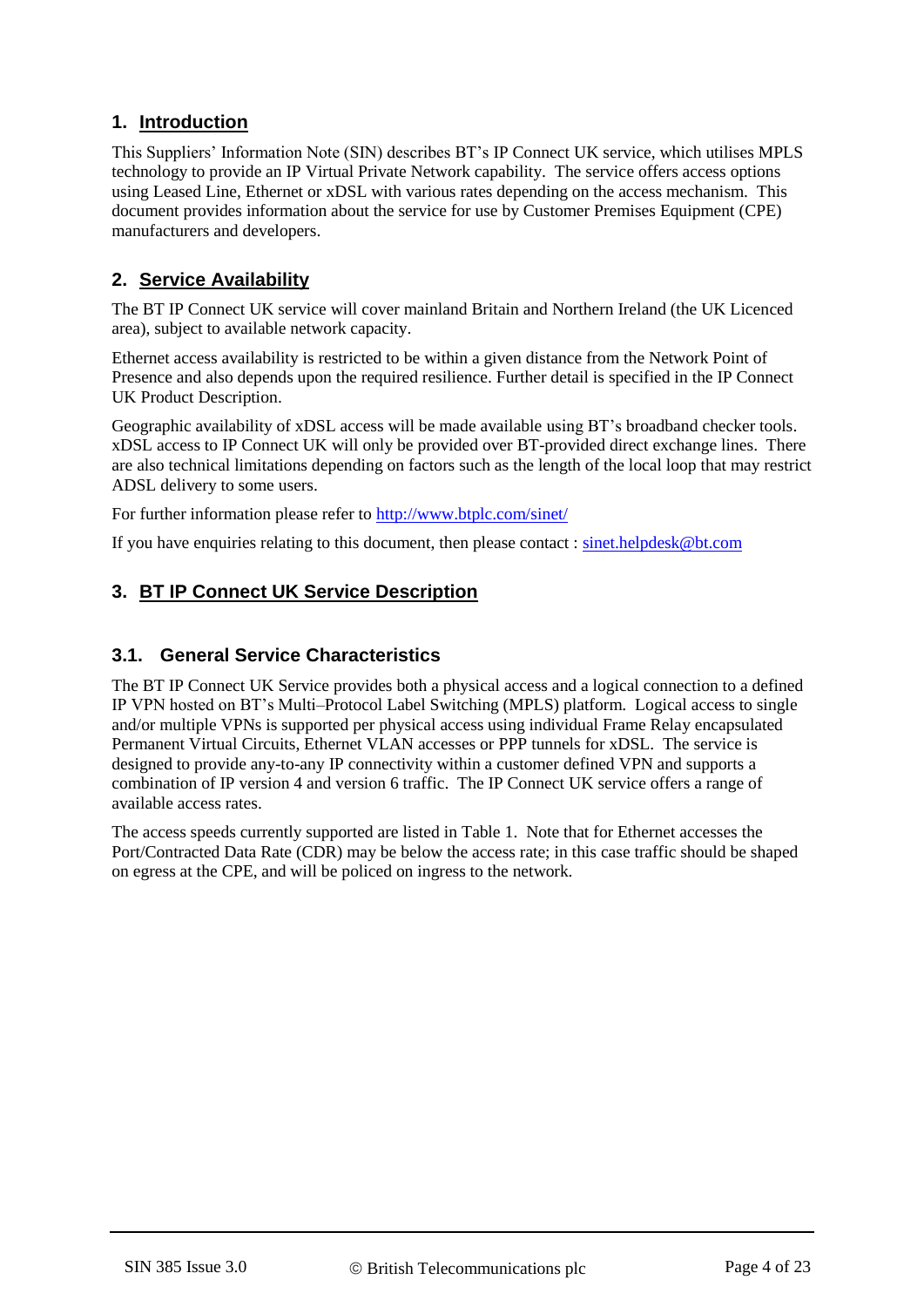| <b>IP Connect UK Access Rates</b>                                   |                                            | <b>UK</b><br><b>IP</b><br><b>Connect</b> |  |  |
|---------------------------------------------------------------------|--------------------------------------------|------------------------------------------|--|--|
|                                                                     |                                            | interfaces                               |  |  |
| 128 kbit/s                                                          |                                            | X.21                                     |  |  |
| $256$ kbit/s                                                        |                                            | X.21                                     |  |  |
| $512$ kbit/s                                                        |                                            | X.21                                     |  |  |
| $1024$ kbit/s #                                                     |                                            | X.21                                     |  |  |
| 2048 kbit/s ##                                                      |                                            | X.21 or G.703                            |  |  |
| 34 Mbit/s                                                           |                                            | G.703                                    |  |  |
| 155 Mbit/s                                                          |                                            | G.957 optical                            |  |  |
| 10 Mbit/s                                                           |                                            | 10BaseT electrical                       |  |  |
| 100 Mbit/s                                                          |                                            | 100BaseT electrical                      |  |  |
| 1000 Mbit/s                                                         |                                            | 1000Base-SX optical                      |  |  |
| ADSL1                                                               |                                            |                                          |  |  |
| Downstream < 8 Mbit/s                                               | Upstream (uncapped or 448kbit/s)<br>fixed) | <b>ADSL</b>                              |  |  |
| $ADSL2+$                                                            |                                            |                                          |  |  |
| Downstream $(< 24$ Mbit/s)                                          | Upstream (uncapped or 448kbit/s)<br>fixed) | <b>ADSL</b>                              |  |  |
| Downstream (fixed rates at<br>512kbit/s:1Mbit/s or 2Mbit/s)         | Upstream (256kbit/s fixed)                 | <b>ADSL</b>                              |  |  |
| Super-Fast FTTC                                                     |                                            |                                          |  |  |
| ###Downstream 40/80/100Mbit/s Upstream 2/10/20Mbit/s<br>10/100BaseT |                                            |                                          |  |  |
| <b>Super-Fast FTTP</b>                                              |                                            |                                          |  |  |
| Downstream 40/80/100Mbit/s Upstream 2/10/20Mbit/s                   |                                            | 10/100BaseT                              |  |  |

*# not available for new supply.* 

*## using X.21 interface. Where X.21 is not available, a framed G.703 interface may be offered providing a useable bit rate of 1984 kbit/s)*

<span id="page-4-0"></span>*### see section 3.2.5 as this interface will change in Q4 2015-16*

#### **Table 1. IP Connect UK access rates**

#### **3.2. Access**

#### **3.2.1. Leased Line access**

For leased line accesses this service supports the encapsulation of IP v.4 and v.6 data packets using a Frame Relay framing structure that conforms with the Frame Relay Forum User–to–Network Interface (UNI) specification FRF 1.2<sup>[\[1\]](#page-19-0)</sup> the ITU–T Recommendation I.233<sup>[\[2\]](#page-19-1)</sup> and the IETF specification RFC 2427<sup>[\[3\]](#page-19-2)</sup> for multi–protocol encapsulation over Frame Relay.

The service employs unnumbered IP interfaces within the BT domain, such that all IP addressing relating to a Customer's IP–VPN is associated with the Customer's equipment and network domains.

The IP Maximum Transmission Unit (MTU) value supported by the service is 1500 bytes. Any IP packet forwarded to the service larger than 1500 bytes will be fragmented unless the D/F bit is set within the IP header, in which case the packet will be discarded.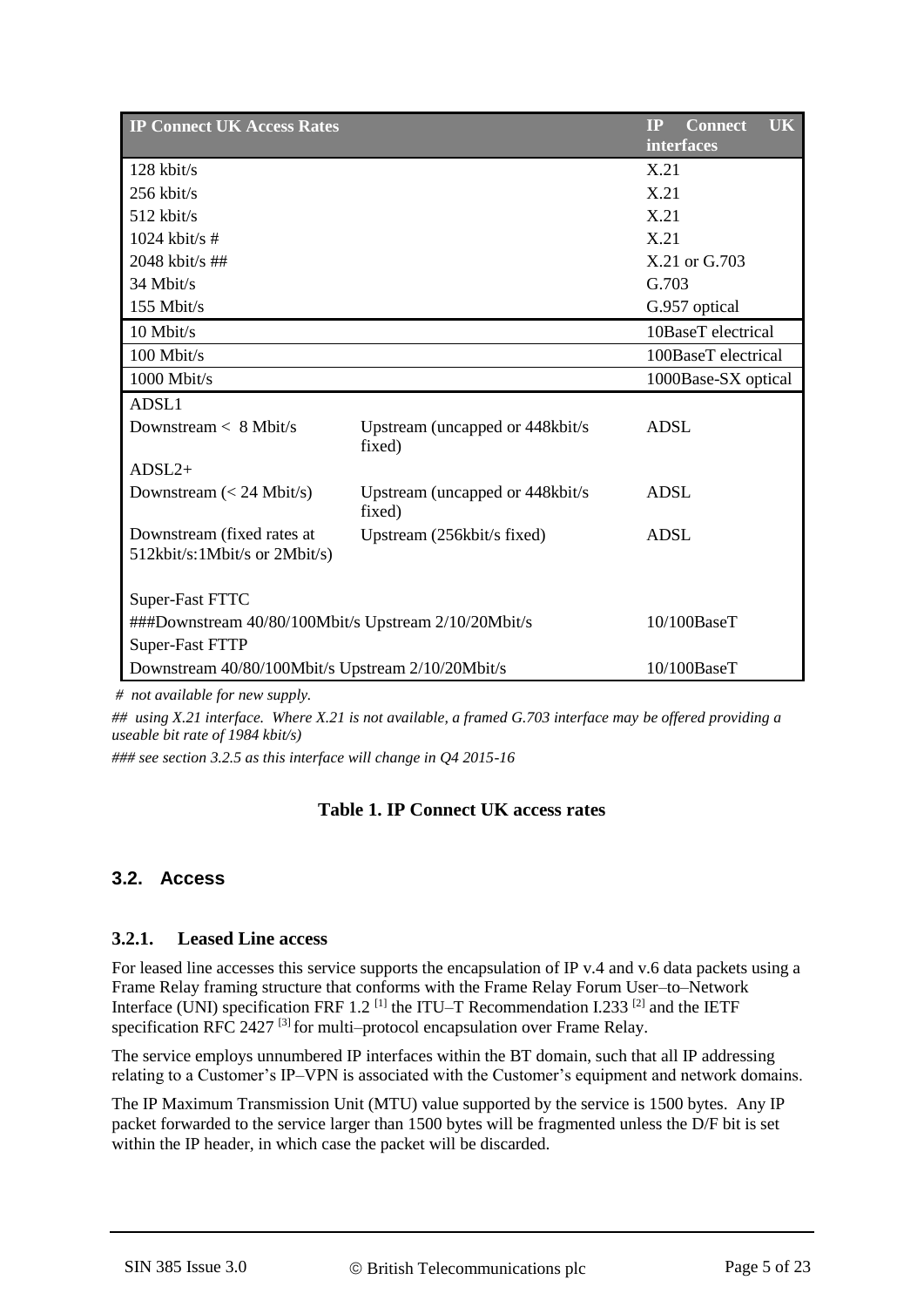Leased line accesses support a Frame Relay Local Management Interface (LMI) capability per physical access that complies with either ITU–T Q.933 Annex A  $^{[4]}$  $^{[4]}$  $^{[4]}$  or ANSI T1.617 Annex D  $^{[5]}$  $^{[5]}$  $^{[5]}$  (as selected by the Customer at time of order).

Access to individual VPNs from an IP Connect UK access is achieved by the use of Frame Relay PVCs. Multiple VPN connections are supported from an IP Connect UK access, with each connection using an individual PVC with an associated Data Link Connection Identifier (DLCI). The DLCI allocated to each VPN connection is allocated at time of subscription and is assigned by default to "101" for the first connection and "10n" for nth DLCI connection provided, per single physical access.

Alternatively DLCI values can be specified by the Customer from the value range detailed in [Table 2.](#page-5-0)

|              | <b>IP Connect UK DLCI values</b>     |
|--------------|--------------------------------------|
|              | Reserved for channel signalling      |
| $1 - 15$     | These numbers are reserved           |
| $16 - 979$   | Admissible values for Customer DLCIs |
| $980 - 991$  | Reserved for management connections  |
| $992 - 1023$ | These numbers are reserved           |

**Table 2. Admissible DLCI values**

#### <span id="page-5-0"></span>**3.2.2. Fibre Ethernet access**

For Ethernet accesses the service supports the encapsulation of IP v4 and v6 data packets using IEEE 802.3<sup>[\[24\]](#page-19-5)</sup> Ethernet framing, with 802.1q<sup>[\[25\]](#page-20-0)</sup> VLAN trunking protocol for accesses with multiple VPNs.

Where a single VPN connection is provided on an Ethernet access, data will be sent without the VLAN Id field being set in the Ethernet header, i.e. the link will not be configured as an IEEE  $802.1q^{[25]}$  $802.1q^{[25]}$  $802.1q^{[25]}$  VLAN trunk.

Multiple VPN connections are supported on an Ethernet access by configuring the access as an IEEE 802.1q VLAN trunk with each VPN using an individual VLAN associated with a VLAN ID. The VLAN ID associated with each VPN connection will be allocated by BT at the time of subscription. VLAN IDs cannot be specified by the customer.

The IP Connect UK service supports Ethernet access with the following interfaces (see SIN360<sup>[\[27\]](#page-20-1)</sup>):

- $\bullet$  # Ethernet: IEE 802.3<sup>[\[24\]](#page-19-5)</sup> at 10Mbit/s.
- Fast Ethernet: IEE 802.3 at 100Mbit/s.
- Gigabit Ethernet: IEEE 802.3 at 1000Mbit/s.

The access data rate of each Ethernet access will be 10, 100 or 1000Mbit/s as per the IEEE 802.3  $^{[24]}$  $^{[24]}$  $^{[24]}$ standard. However, the customer will subscribe to a Port/Committed Data Rate (CDR) for each access that defines the maximum rate at which the customer may send or receive data packets to/from the network. The customer will not be able to burst above the CDR defined for each access.

The service employs numbered IP interfaces between the BT domain and the CPE router equipment. These addresses will be provided by the customer, and require a point-to-point IP subnet with a mask of /30 for v4 and /127 for v6. The higher (even) IP address will be used for the CPE equipment and the lower (odd) for the network.

*# no longer available for new supply*.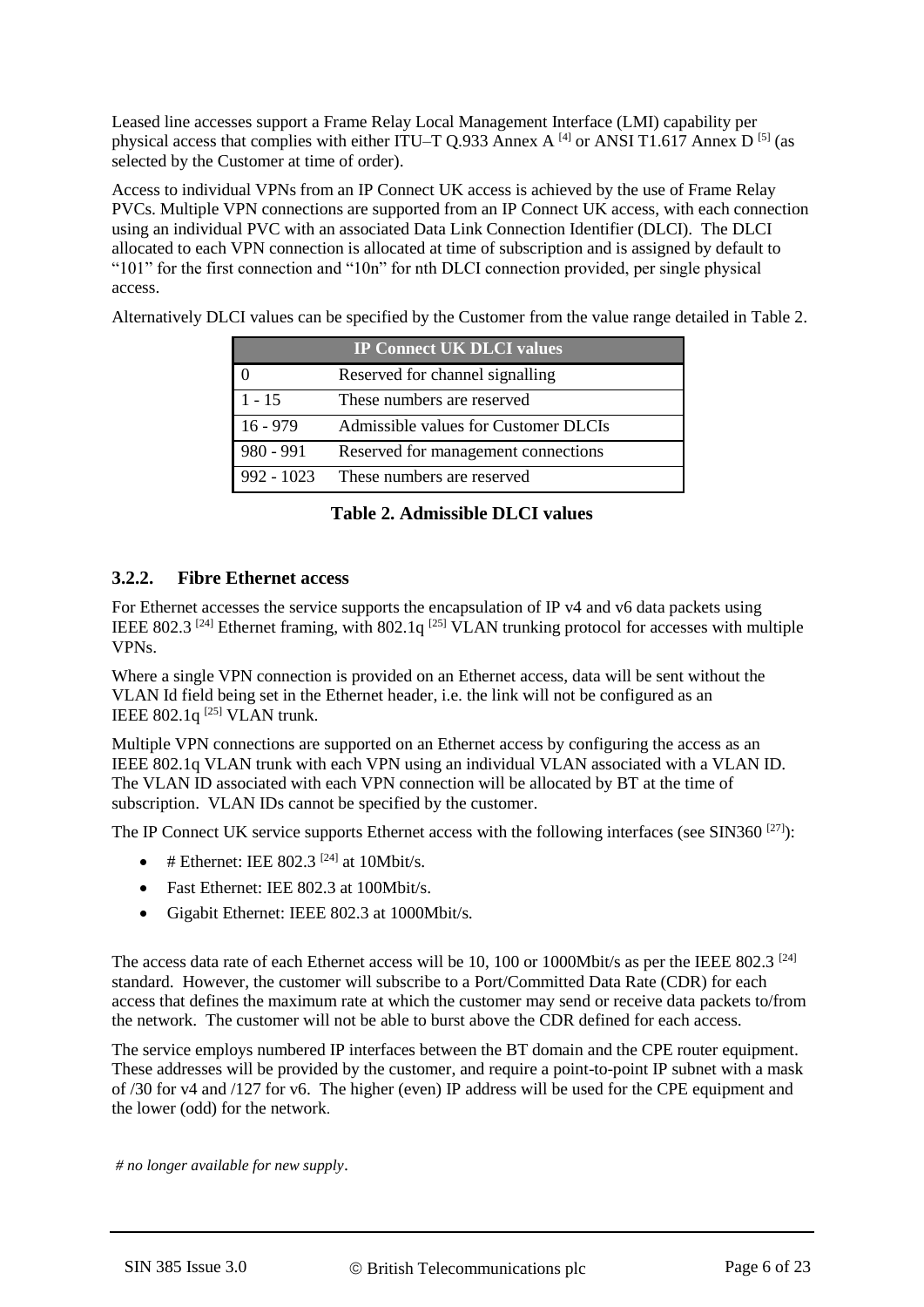The IP Maximum Transmission Unit (MTU) value supported by the service is 1500 bytes, any IP packet forwarded to the service larger than 1500 bytes will be discarded.

The customer equipment connected to the service should appear to BT's network as a layer 3 IP router and should present a single 802.3 MAC address. Traffic to all other devices within the customer site should be routed via this device.

No spanning tree mechanism is used on the access link. Customers should not configure their equipment to send spanning tree packets (or other 802.x control packets) on the access circuit.

DiffServ Code Point (DSCP) Class of Service is supported on 10Mbit/s, 100Mbit/s and 1000Mbit/s (1Gbit/s) Ethernet Access. Previously 100Mbit/s Ethernet Access did not support Class of Service for IP Precedence based IP VPNs (ie all traffic will be marked as Class 3 on ingress to the network), although IP Precedence based CoS is supported on Gigabit Ethernet accesses.

# **3.2.3. Ethernet in the First Mile (EFM)**

The IEEE 802.3ah-2004 Ethernet in the First Mile (EFM) standard defines additional specifications for Ethernet broadband technologies supporting speeds from 2Mbit/s to 1Gbits/ using physical layers of either twisted-pair copper cabling or single-mode optical fibre.

IP Connect UK delivers Ethernet-over-copper, offering symmetrical bandwidths over single to multiple bonded voice grade copper pairs, otherwise referred to as a Metallic Path Facility (MPF), using standards based 2BASE-TL technology,

- The installed number of MPFs varies according to the required bandwidth, the distance from the local serving exchange and line characteristics.
- Policing & shaping of traffic to a contracted bandwidth will be performed at points of ingress and egress throughout the network.
- **•** IEEE 802.3<sup>[\[24\]](#page-19-5)</sup> Ethernet framing, with 802.1q<sup>[\[25\]](#page-20-0)</sup> VLAN trunking protocol for EFM access with single or multiple VPNs.
- CoS Policy per Access (CPPA) applies to EFM access whether supporting single or multiple VPNs . CPPA means a single CoS policy will be applied across the whole access.
- EFM access provides an uncontended access bandwidth to the customer VPN.
- EFM access is available on IP VPNs configured for DSCP CoS and supports EF, AF & DE traffic class types.

The EFM access data rate and a requisite number of MPF pairs are delivered to meet the customer subscribed Committed Data Rate (CDR) . The CDR defines the maximum rate at which the customer may send or receive data packets to/from the network. The customer will not be able to burst above the CDR defined for each access.

The service employs numbered IP interfaces between the BT domain and the CPE router equipment. These addresses will be provided by the customer and require a point-to-point IP subnet with a mask of /30 for v4 and /127 for v6. The higher (even) IP address will be used for the CPE equipment and the lower (odd) for the network.

For further information on Ethernet Access, please refer to:

SIN 476 - BT Downstream 21CN Ethernet Services, Service Description

SIN 492 - Ethernet Access Direct (EAD) and Ethernet Access Direct Local Access, Service & Interface Description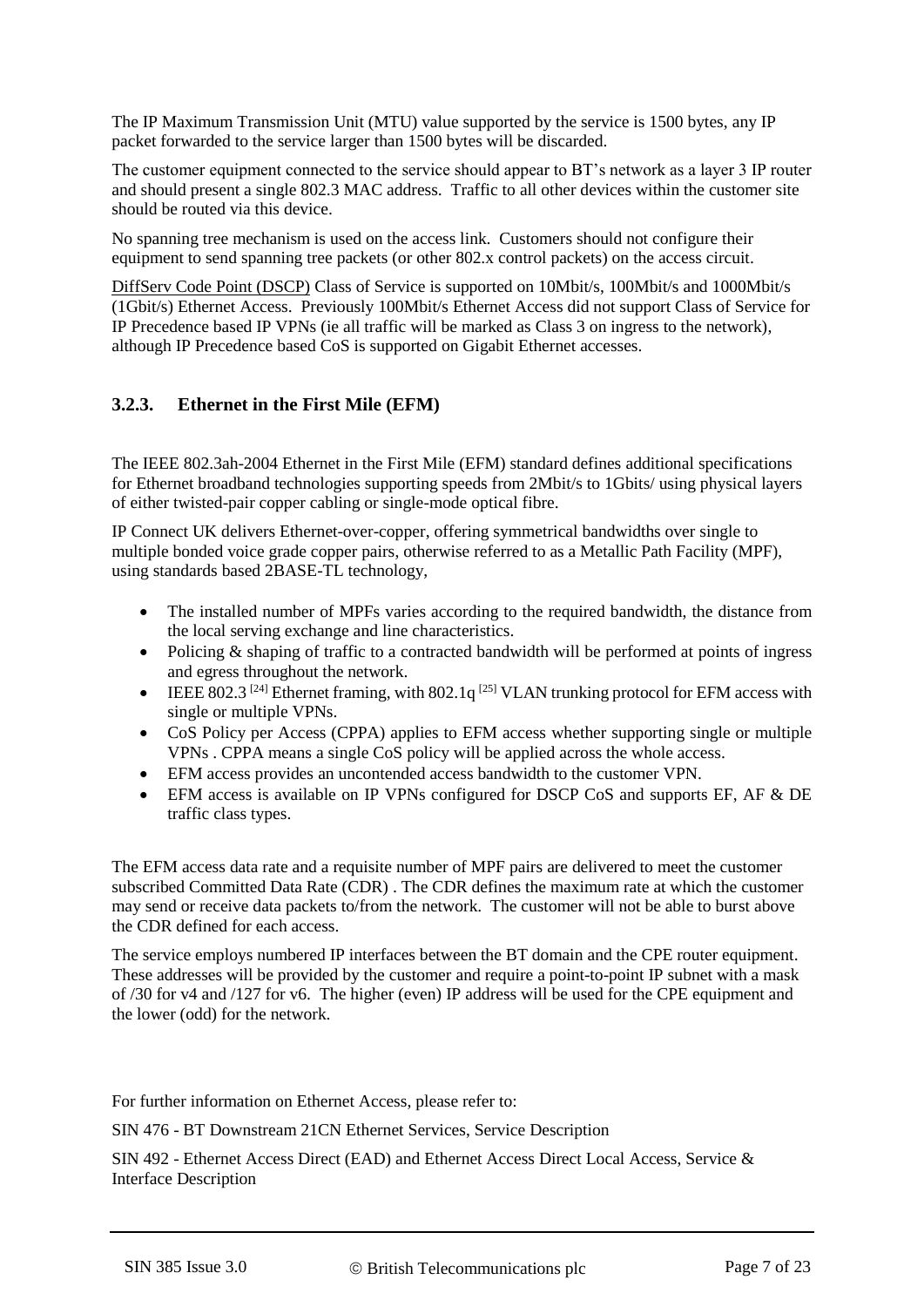# **3.2.4. ADSL1, ADSL2/2 +**

ADSL can be provided using ADSL1 or ADSL 2+ technology with upstream speeds of up to 1Mbit/s and up to 24Mbit/s downstream.

ADSL1, ADSL2/2+ access variants are mostly rate adaptive and delivered at optimal speed by a line technology termed Dynamic Line Management (DLM).

DLM analyses network performance information to then determine the overall performance of each individual line through a balance of the maximum achievable line rate against the stability of the line.

If a line is unstable or performing poorly then it is re-configured automatically to try and address this without any manual intervention.

Customer sites connect via a BT Public Switched Telephone Network (PSTN) line to a local ADSL Copper Multi Service Access Node (CMSAN). A single ATM VC (VPI/VCI 0/38) is provided across the physical access between the CMSAN and the customer premises. Point to Point Protocol (PPP) is operating above the ATM layer to provide an end to end layer 2 connection between the customer CE router and the serving MPLS PE router.

For most ADSL options static and dynamic routing is supported. The underlying PPP session established between the customer CE router and serving MPLS PE router is authenticated using a user/domain name and CHAP password. The user/domain name is allocated by BT and consists of the end user access ID (unique to the customer circuit) and the domain name unique to IP VPN. The format is BBEU12345678@adslconnect.bt.com. The password is also BT defined (end user access ID in the format BBEU12345678).

# **3.2.5. Fibre to the Cabinet (FTTC)**

FTTC offers an EU Access option based on VDSL 2 technology, rather than ADSL 1 and ADSL 2/2+ on WBC. This type of EU Access provides a higher line rate of up to 80Mbps downstream and up to 20 Mbps upstream.

The main difference between FTTC and ADSL1/2/2+ Service is that the DSLAM (Digital Subscriber Line Access Module) for the ADSL1/2/2+ Service is situated in an exchange building whereas for FTTC the DSLAM is situated in a street cabinet ("Street DSLAM"). The Street DSLAM is served with a fibre back to the exchange to carry the Broadband signals.

The 'Street DSLAM' is connected to the Street Cabinet using tie pair cables. VDSL 2 is used to carry the Broadband over the copper pair from the Street Cabinet to the End User's premises. The Public Switched Telephony Service (PSTN) is unaffected by this technology and continues to be supplied over the copper pair between the Exchange and EU's premises. FTTC accesses use the PPP (Point-to-Point Protocol) session establishment to inform the BRAS of the Openreach line rate. It is therefore essential that the PPP session is re-started every time the VDSL line retrains. To ensure this, the PPP / L2TP timeout values must be set to less than 20 seconds.

FTTC requires a Service Specific Front Plate to the existing metallic line box, the Network Terminating Equipment, (NTE5). The VSDL2 modem connects to the data port on the Service Specific Front Plate , the modem then presents a logical Ethernet Interface for the EU. Refer to SIN 498 [\[43\]](#page-20-2)

The Service Specific Front Plate includes the VDSL2 filter that separates PSTN and VDSL2 signals carried over the PSTN line, it also prevents VDSL2 signalling from reaching other telephone extension sockets.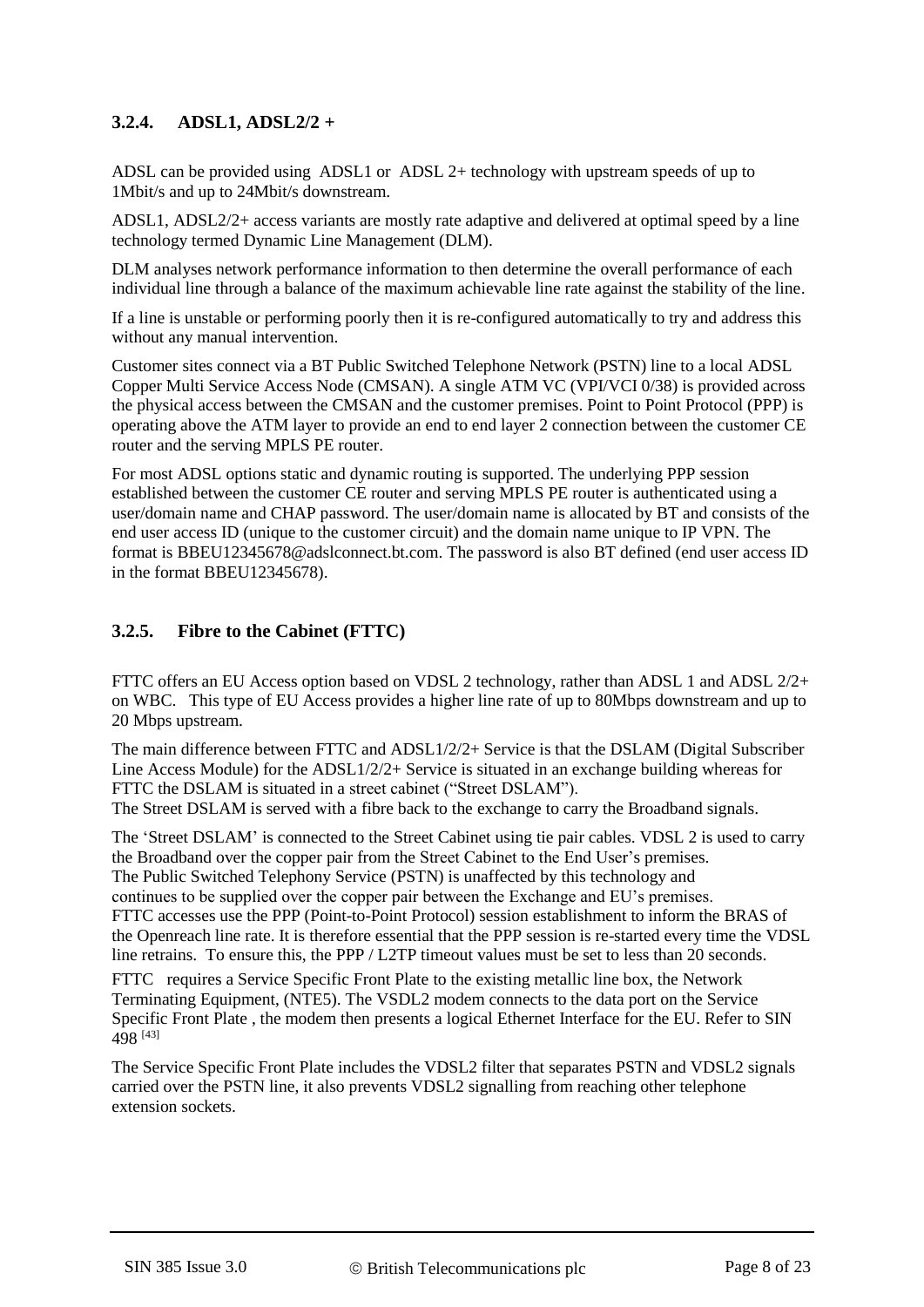A VDSL2 modem will be supplied and connected to the data port of the service specific front plate. This is an active device that BT uses to monitor and test the service provided. The VDSL2 modem must be within reach of a power supply, remain powered and connected to the data port of the service specific front plate at all times. It should be noted that the VDSL2 modem is being withdrawn for new services in Q4 2015-16. After this point the CPE is required to fulfil the modem functionality and the service interface will be VDSL2.

Separate ADSL filters are not required in the End User's premise.

For more detail, please refer to;

SIN 360 - Ethernet Customer Interfaces - Interface Characteristics

SIN 498 – Fibre to the Cabinet (FTTC) Generic Ethernet Access Service and Interface Description

#### **3.2.6. Fibre to the Premise (FTTP)**

The FTTP product will use an overlay of fibre infrastructure to sites with existing copper infrastructure and provides an alternate access solution other than Fibre to the Cabinet (FTTC).

The fibre is installed between Optical Line Termination equipment within a 'Next Generation Access' Exchange building to an Optical Network Termination (ONT) device located at the EU premise. Note that there is no requirement for Dynamic Line Management with a FTTP service.

An FTTP installation comprises of two main deliverables.

- I. A Fibre connection between NGA exchange and EU site, where the fibre terminates within an external Customer Splicing Point (CSP) at the EU premise.
- II. An EU site installation between the external CSP and an internal Optical Network Termination device; the ONT presents an Ethernet interface for EU CPE equipment.

Note. The ONT is an active device, therefore needs to be located within reach of a power supply and should remain powered at all times; the ONT will provide four Ethernet data ports.



Legend: 1-ONT: 2-BBU; 3-Charger/Adaptor; 4/5 - AC Power Cable & Plug;

6-Power Socket

BBU – Battery Backup Unit

ONT – Optical Network Termination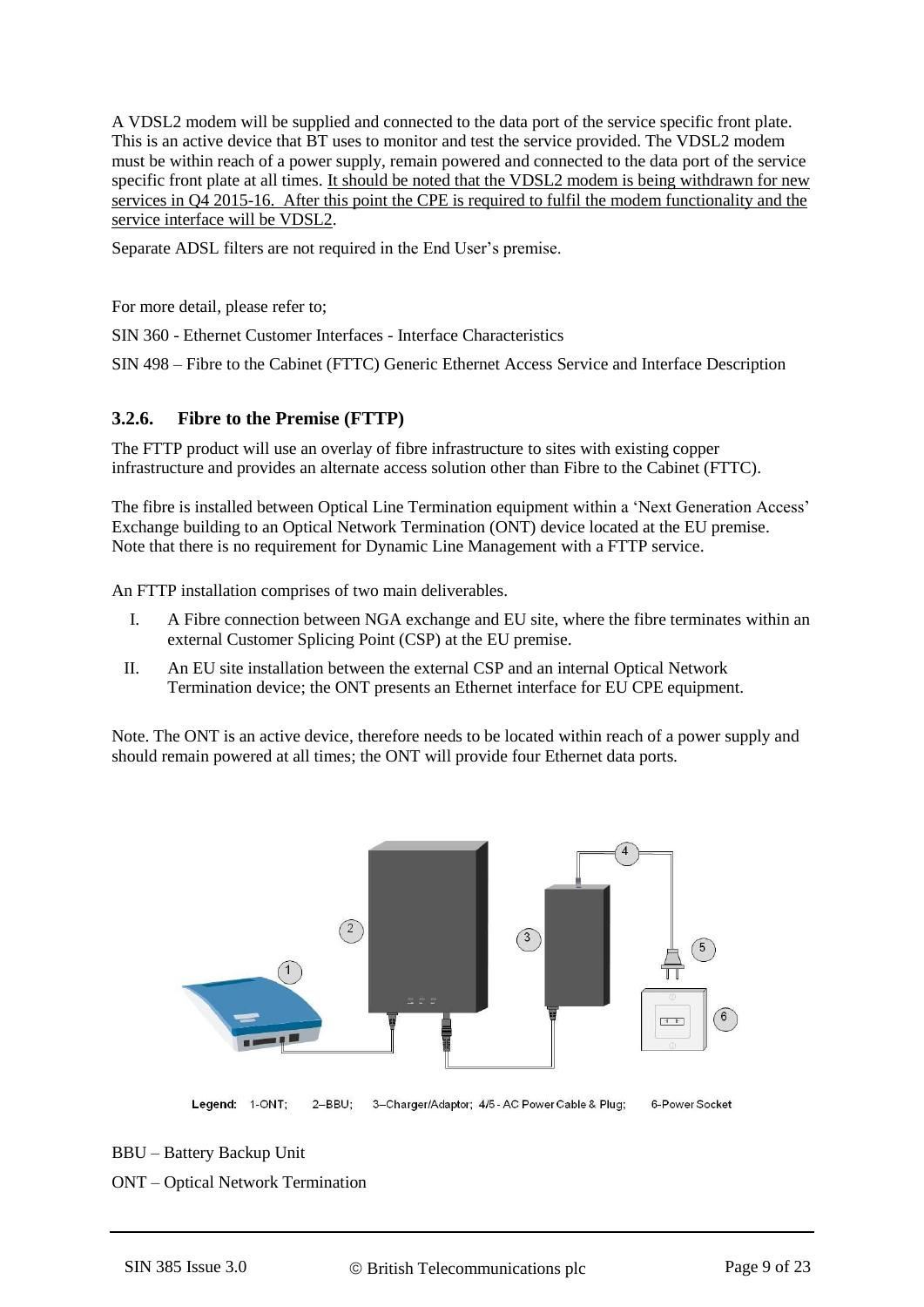# **3.3. Routing Options**

Both Static Routing and Dynamic Routing (eBGP) options are supported for exchanging routing information between the PE and CE.

A number of enhanced service reliability options for IP Connect UK are offered between the customer NTE and BT's IP Connect UK.

The dynamic routing option requires the CPE to run an external BGP session across a *multihop* link in accordance to RFC 1771 A Border Gateway Protocol 4 (BGP-4)<sup>[\[22\]](#page-19-6)</sup>. For Ethernet access all resilient sites use dynamic resilience in accordance with the above RFC. This requires the CPE to run an external BGP session between LAN interfaces, not using *multihop*.

This external BGP session supports the end to end transparency of BGP standard communities. The following communities are carried transparently by IP Connect UK.

- Any AS in the first 2 bytes of the community attribute
- Excluding core ASNs (2856, 12641)

That is, the following are allowed

- $\bullet$  0:0 to 2855:65535
- $\bullet$  2857:0 to 12640:65535
- $\bullet$  12642:0 to 65535:65535

Two accesses forming a resilient connection can be in different BGP AS (Autonomous System). Each BGP connected site within a VPN should use a different AS number. IP Connect UK uses both "Deterministic MED" and "Always Compare MED". BT can recommend the AS numbering plan for customer sites or the customer may select their own. Any AS number selected by the customer must either be in the Private AS number range  $[64521 - 65535]^1$  or is registered to them by a Regional Internet Registry e.g. ARIN (Canada, United States, islands in the Caribbean Sea and North Atlantic Ocean) or RIPE NCC (Europe, the Middle East, Central Asia) and must be unique for each site within a VPN.

The dynamic resilience options do not support true load sharing. As such the BGP configuration on the CPE should set MED (Multi-Exit Discriminator) values for all route prefixes which are announced to the IP Connect UK network. This enables the customer to control which connection will be used to send traffic from BT's IP Connect UK platform to them for each individual prefix that they advertise.

iBGP Multipath will be configured as default on all accesses. Customers with more than one access advertising the same routes would receive flow based load-sharing of inbound traffic across up to 4 paths (accesses). To be able to use iBGP Multipath the following must be true:

- Weights are equal
- Local-preference is equal
- AS-PATH is same. Note that entire AS-PATH should be identical
- Origin is same
- MEDs are equal

Any of the foregoing can be used to override iBGP Multipath. The use of unequal path load sharing allows accesses, which are parented on different PoPs thereby possible having different path lengths, to have approximately equal distribution of sessions.

1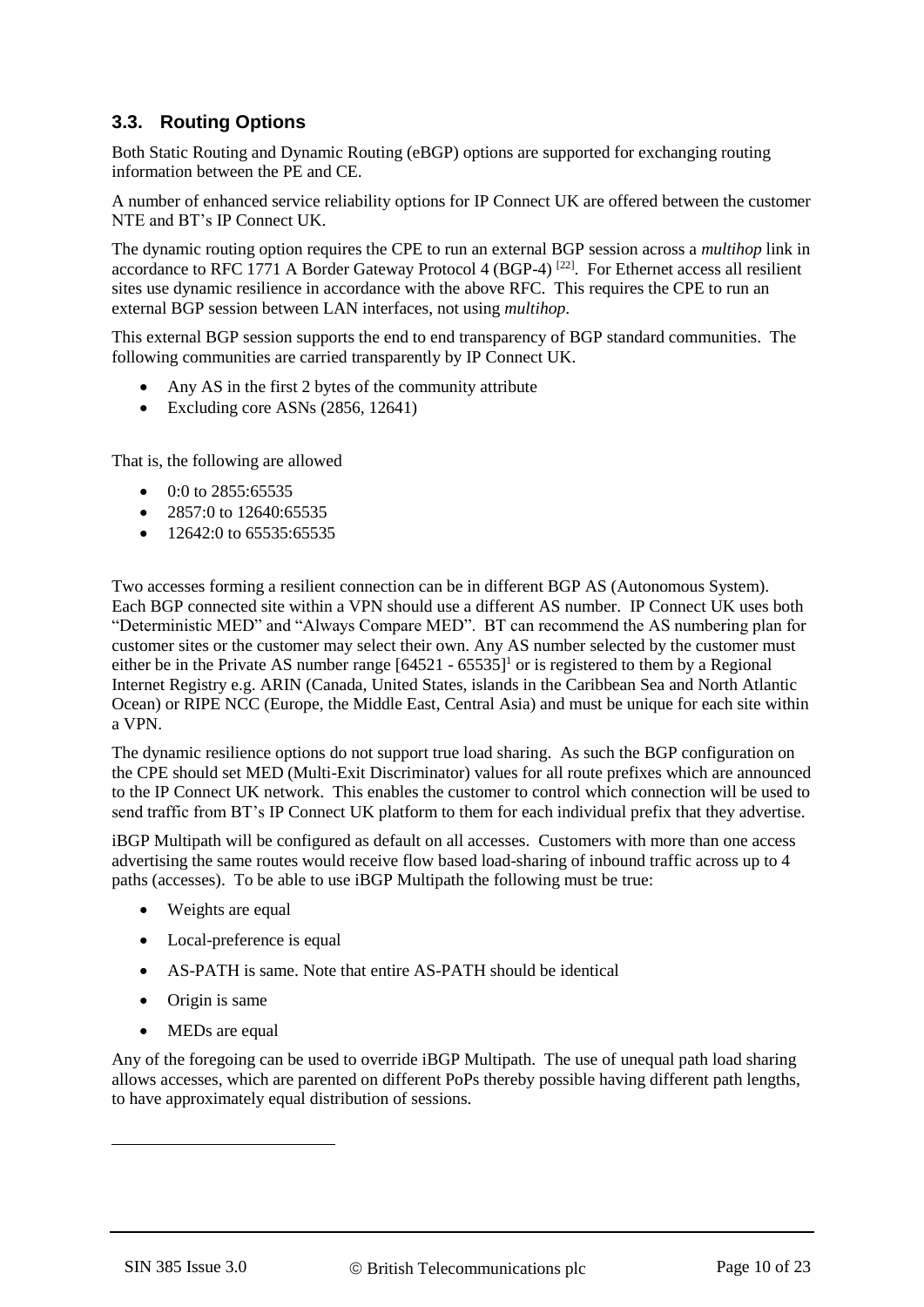It must be noted that "loadsharing" is session based and depends upon the source and destination IP addresses as to which path is taken; it does not take session bandwidth into consideration. "Loadsharing" will work optimally if there are large numbers of sessions; there is a risk that with traffic will be unequally routed if very small numbers of sessions are present. Access should always be of equal bandwidth.

Note that iBGP Multipath will only control inbound sessions to the multi access site. The Customer must control outbound traffic by configuration on their site

The BGP timer parameters supported by the BT network are given in [Table 3.](#page-10-0) These timers may be negotiated between the network and the CPE equipment if the CPE supports this. The minimum values that should be set in the CPE are defined below. If the CPE does not support negotiation then the service defaults should be used.

| <b>Timer</b>                  | <b>BT Service Default</b> | <b>Minimum Value Permitted</b> |
|-------------------------------|---------------------------|--------------------------------|
| BGP neighbour keepalive timer | 60 seconds                | 10 seconds                     |
| BGP neighbour hold timer      | 180 seconds               | $3 \times$ keepalive timer     |

|  |  |  | Table 3. BGP timer values supported by IP Connect UK |  |  |  |
|--|--|--|------------------------------------------------------|--|--|--|
|--|--|--|------------------------------------------------------|--|--|--|

<span id="page-10-0"></span>When using BGP to advertise routing information to the network, each site will be subject to a pre-agreed maximum number of routes that it can advertise. This number of routes should not be exceeded; the network will disconnect sites that advertise more than the agreed number.

# **3.4. Class of Service not Enabled: IP Precedence and DSCP Model**

Where CoS features are not enabled, IP Connect UK accesses do not support by default the use of IP Precedence bits in the headers of Customers' IP packets. Any IP Precedence bit values that are set will be reset to BT's Class 3 (Default) precedence marking for transport across the network. By default the network will not re-instate the original precedence bit value.

# **3.5. Class of Service Enabled: IP Precedence Model**

Where CoS features are enabled under the IP Precedence CoS model, IP Connect UK accesses support the use of IP Precedence bits in the headers of Customers' IP packets in order to provide prioritisation of Customer data according to the values employed in the Precedence bit.

IP Connect UK supports prioritisation into 3 discrete IP Classes of Service:

- Class One used for low–jitter, low–delay application requirements such as Voice over IP
- Class Two used for data prioritised over 'general' traffic or data with underlying application performance requirements such as video
- Class Three used for general data

In order for IP Connect UK to handle Customer traffic according to its appropriate Class setting, the Precedence bit in the IP headers of Customer data should be set according to the following scheme: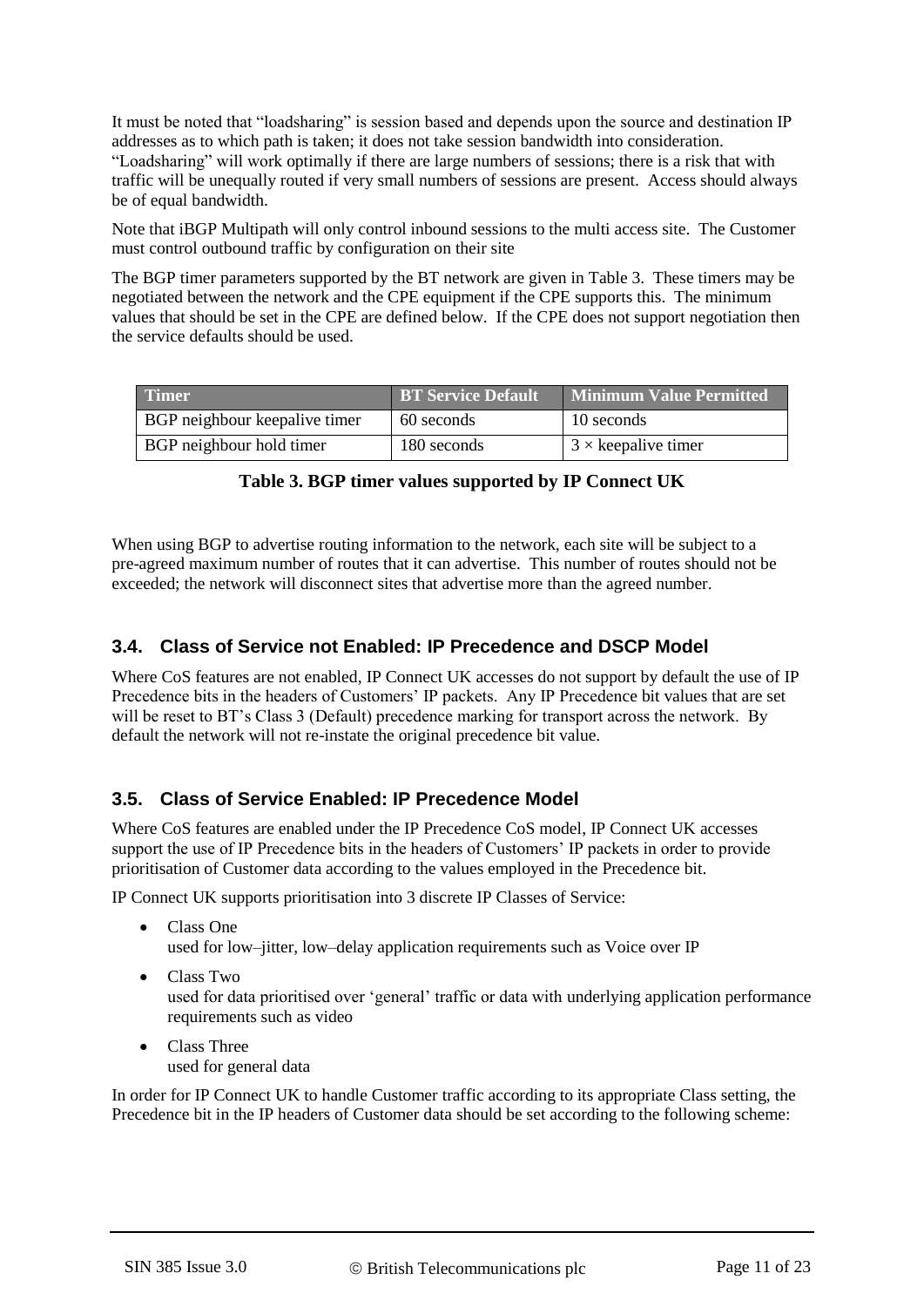| <b>IP Precedence</b> |               | <b>IP VPN</b>           | In/Out of               |
|----------------------|---------------|-------------------------|-------------------------|
| Value                | <b>Binary</b> | <b>Class of Service</b> | <b>Contract Marking</b> |
|                      | 110           |                         |                         |
|                      | 101           |                         | ın                      |
|                      | 100           |                         |                         |

| <b>Table 4. IP Precedence Marking scheme</b> |  |  |  |  |
|----------------------------------------------|--|--|--|--|
|----------------------------------------------|--|--|--|--|

The precedence value of Customer traffic submitted to IP Connect UK will be set to the same value on egress from the network. Any received precedence value settings that are not in accordance with the above Precedence Marking scheme will be re–marked to Class 3 on egress.

On an Ethernet access, bits 4-6 of the ToS field (the last 3 bits of the DSCP) must be set to zero on the CPE for Class 1 and Class 2 traffic; these bits will be set to zero for all traffic on egress.

#### **3.6. Class of Service Enabled: DSCP Model**

Where CoS features are enabled under the DSCP (DiffServ Code Point) CoS model, IP Connect UK accesses support the use DSCP bits in the headers of Customers' IP packets in order to provide prioritisation of Customer data according to the values employed in the Precedence bit.

The IP Connect UK network supports prioritisation into 3 discrete IP Classes of Service:

- Class One/Expedited Forwarding used for low-jitter, low-delay application requirements such as Voice over IP
- Class Two/Assured Forwarding used for data prioritised over 'general' traffic or data with underlying application performance requirements such as video. Up to four discrete AF classes are available to segregate Customers' prioritised or performance-sensitive data traffic
- Class Three/Default (or "Best Efforts") used for general un-prioritised data

When supporting EF on a DSL access the CPE must be configured for MLPPP and fragmentation will be applied to IP packet.

In order for IP Connect UK to handle Customer traffic according to its appropriate Class setting, the DSCP bit in the IP headers of Customer data will be processed according to the following precedence marking scheme:

|               |              | <b>Marking on BT Network</b>                            | <b>Classification</b>                |               |
|---------------|--------------|---------------------------------------------------------|--------------------------------------|---------------|
| <b>Binary</b> | <b>Octal</b> | <b>Ingress/Egress treatment</b><br>(In/Out of Contract) | <b>DiffServ Code</b><br><b>Point</b> | <b>Class</b>  |
| 101000        | $5-0$        | In                                                      | EF                                   | Class 1       |
| 101110        | $5-6$        | In                                                      | EF                                   | Class 1       |
| 100000*       | $4 - 0*$     | In                                                      |                                      | Class $2/AF4$ |
| 100010        | $4 - 2$      | In                                                      | AF41                                 | Class 2/AF4   |
| 100100        | $4 - 4$      | <b>Out</b>                                              | AF42                                 | Class 2/AF4   |
| 100110        | $4-6$        | Out                                                     | AF43                                 | Class $2/AF4$ |
| 011000*       | $3-0*$       | In                                                      |                                      | Class $2/AF3$ |
| 011010        | $3-2$        | In                                                      | AF31                                 | Class $2/AF3$ |
| 011100        | $3-4$        | Out                                                     | AF32                                 | Class $2/AF3$ |
| 011110        | $3-6$        | <b>Out</b>                                              | AF33                                 | Class $2/AF3$ |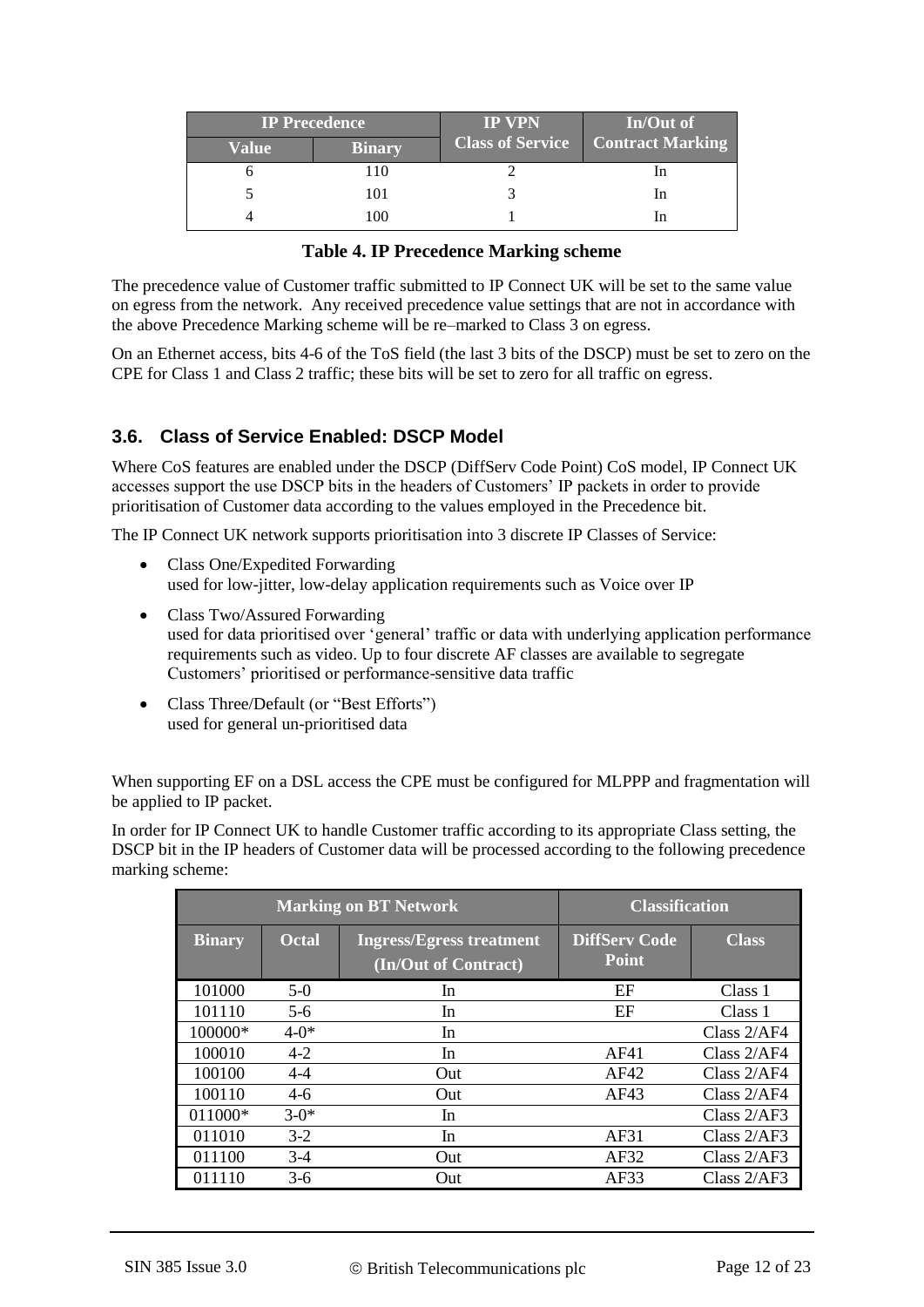| 010000* | $2-0*$  | In  |      | Class $2/AF2$ |
|---------|---------|-----|------|---------------|
| 010010  | $2 - 2$ | In  | AF21 | Class 2/AF2   |
| 010100  | $2 - 4$ | Out | AF22 | Class $2/AF2$ |
| 010110  | $2 - 6$ | Out | AF23 | Class 2/AF2   |
| 001000* | $1-0*$  | In  |      | Class 2/AF1   |
| 001010  | $1-2$   | In  | AF11 | Class 2/AF1   |
| 001100  | 1-4     | Out | AF12 | Class 2/AF1   |
| 001110  | 1-6     | Out | AF13 | Class $2/AF1$ |
| 000000  | 0       | In  | DE   | Class 3       |

\*= DSCP Class Selector/Truncated DSCP value

**Table 5. DSCP Precedence Marking Scheme (based on RFC2597 [\[37\]](#page-20-3) )**

The precedence value of Customer traffic submitted to IP Connect UK will be set to the same value on egress from the network. By default, any received precedence value settings that are outside of the DSCP framework will be re–marked to Class 3/Default on egress.

# **3.7. Class of Service and Interface Fragmentation (FRF.12)**

Where an IP Connect UK service is ordered in conjunction with Class of Service (CoS) that includes Class 1, FRF.12 fragmentation will be enabled in order to support Class 1 effectively at access bandwidths of below 2Mbit/s (X.21 interface) or 1984 kbit/s (G.703 interface). The fragment sizes defined in the configuration of FRF.12 settings will vary according to the bit rate of the Access. FRF.12 settings will need to be configured on the Customer CE Router to match those configured on the BT network.

| <b>IP Connect UK</b><br><b>Access speed</b> | <b>FRF.12 Fragment</b><br>size (bytes) |
|---------------------------------------------|----------------------------------------|
| $256$ kbit/s                                | 300                                    |
| $512$ kbit/s                                | 400                                    |
| $1024$ kbit/s                               | 800                                    |

**Table 6. FRF.12 fragment size settings for IP Connect UK accesses**

#### **3.8. IP Connect UK Flex (2Mbit/s and below)**

A variant of IP Connect UK is available (based on a 2Mbit/s physical delivery) that offers flexible bandwidth to the Customer. This service employs the use of a 2Mbit/s service with G.703 interface only (i.e. the IP Connect UK X.21 interface is not supported for Flex).

Bandwidth is delivered to Customer sites at rates of below 2Mbit/s through the use of specific TDM time slot combinations, configured on the Network Terminating Equipment (NTE) of the IP Connect UK service. Each time slot is equivalent to 64kbit/s of bandwidth, with 31 time slots supported on the 2Mbit/s service providing a maximum of 1984 kbit/s.

Customer Routers connected to the IP Connect UK Flex service typically require configuration to take account of TDM time slot configuration (and its configured bandwidth) on the IP Connect UK Flex service.

Specific time slots are used to deliver flexible bandwidth at intermediate steps between 256bit/s and 1984 kbit/s. The range of possible bandwidths, and their mapping to time slot values as supported by IP Connect UK, is as described in [Table 7.](#page-13-0) Please note that not all bandwidth options are commercially available, please consult the IP Connect UK Production Description.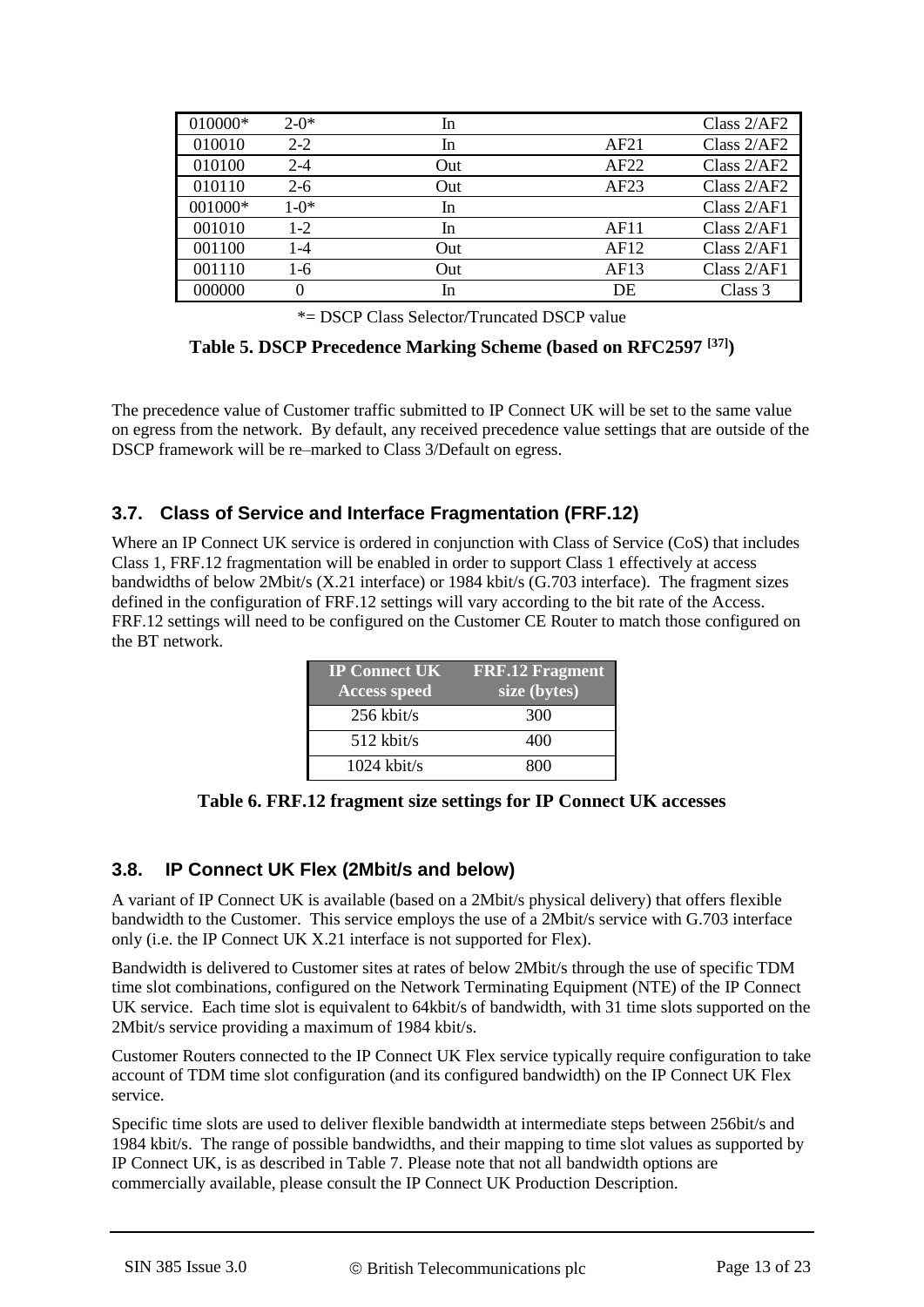| <b>Time Slots</b>     | <b>Delivered Flex</b> | <b>FRF.12</b>   | <b>Time Slots</b>     | <b>Delivered Flex</b> | <b>FRF.12</b>   |
|-----------------------|-----------------------|-----------------|-----------------------|-----------------------|-----------------|
| (G703 2Mb             | <b>Access</b>         | <b>Fragment</b> | (G703 2Mb             | <b>Access</b>         | <b>Fragment</b> |
| <b>Flex service</b> ) | <b>Bandwidth</b>      | size (bytes)    | <b>Flex service</b> ) | <b>Bandwidth</b>      | size (bytes)    |
| 1 to 4                | $256$ kbit/s          | 300             | 1 to 18               | $1152$ kbit/s         | 900             |
| $1$ to 5              | $320$ kbit/s          | 300             | 1 to 19               | $1216$ kbit/s         | 900             |
| $1$ to $6$            | 384 kbit/s            | 300             | 1 to 20               | $1280$ kbit/s         | 1000            |
| $1$ to $7$            | $448$ kbit/s          | 300             | 1 to 21               | $1344$ kbit/s         | 1000            |
| $1$ to $8$            | $512$ kbit/s          | 400             | 1 to 22               | $1408$ kbit/s         | 1100            |
| 1 to 9                | $576$ kbit/s          | 400             | 1 to 23               | $1472$ kbit/s         | 1100            |
| 1 to 10               | $640$ kbit/s          | 500             | 1 to 24               | $1536$ kbit/s         | 1200            |
| 1 to 11               | $704$ kbit/s          | 500             | 1 to 25               | $1600$ kbit/s         | 1200            |
| 1 to 12               | $768$ kbit/s          | 600             | 1 to 26               | $1664$ kbit/s         | 1200            |
| 1 to 13               | 832 kbit/s            | 600             | 1 to 27               | $1728$ kbit/s         | 1200            |
| 1 to 14               | $896$ kbit/s          | 700             | 1 to 28               | $1792$ kbit/s         | 1200            |
| 1 to 15               | $960$ kbit/s          | 700             | 1 to 29               | $1856$ kbit/s         | 1200            |
| 1 to 16               | $1024$ kbit/s         | 800             | 1 to 30               | $1920$ kbit/s         | 1200            |
| 1 to 17               | $1088$ kbit/s         | 800             | 1 to 31               | $1984$ kbit/s         | N/A             |

#### <span id="page-13-0"></span>**Table 7. TDM time slots to delivered bandwidth on IP Connect UK Flex (2Mbit/s and below)**

Where a Flex service is ordered in conjunction with Class of Service (CoS) that includes Class 1, FRF.12 fragmentation will be enabled in order to support Class 1 effectively at configured access bandwidths of below 1984 kbit/s. The fragment sizes defined in the configuration of FRF.12 settings will vary according to the configured bit rate of the service. FRF.12 settings will need to be configured on the Customer CE Router as well as on the BT network. Note that FRF.12 fragmentation is not required at the full line rate to support Class 1. Fragment sizes are shown in [Table 7.](#page-13-0) Where a value is shown then fragmentation must be configured; these are recommended upstream fragment sizes.

# <span id="page-13-1"></span>**4. Interface Descriptions**

IP Connect UK access connections support the following types of customer interface:

- 1. 128, 256, 512, 1024 & 2048 kbit/s  $X.21$ <sup>[\[6\]](#page-19-7)</sup> electrical presentation.
- 2.  $2048 \text{ kbit/s } (G.703 \text{ }^{[9]})$  $2048 \text{ kbit/s } (G.703 \text{ }^{[9]})$  $2048 \text{ kbit/s } (G.703 \text{ }^{[9]})$

Where X.21 <sup>[\[6\]](#page-19-7)</sup> is not available from BT due to geographical coverage an alternative G.703 <sup>[\[9\]](#page-19-8)</sup> presentation may be offered with G.704<sup>[\[14\]](#page-19-9)</sup> framing, providing a data path with 1984 kbit/s of usable bandwidth.

- 3. 34 Mbit/s G.703<sup>[\[9\]](#page-19-8)</sup> presentation with G.751<sup>[\[13\]](#page-19-10)</sup> framing.
- 4. 155 Mbit/s  $G.957$ <sup>[\[12\]](#page-19-11)</sup> optical presentation with  $G.707$ <sup>[\[14\]](#page-19-9)</sup> framing.
- 5. 10/100 Mbit/s RJ-45 connection with IEEE 802.3<sup>[\[24\]](#page-19-5)</sup> Ethernet at 10 or 100Mb/s, in half or full duplex mode.
- 6. 1000 Mbit/s 1000Base SX optical presentation with IEEE 802.3<sup>[\[24\]](#page-19-5)</sup> Gigabit Ethernet framing.
- 7. DSL Analogue BT-provided PSTN direct exchange line.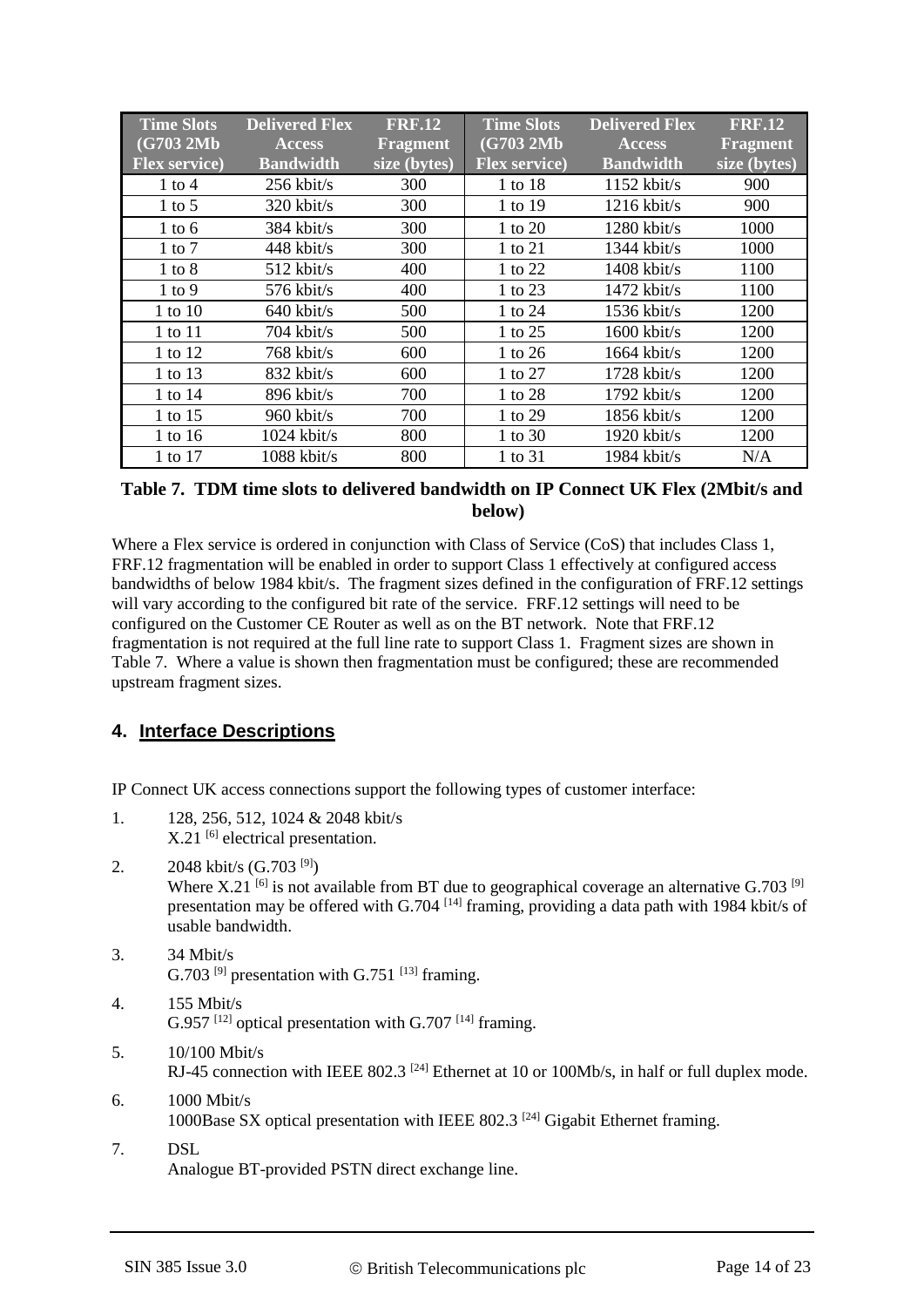# **4.1. 128, 256, 512, 1024 & 2048 kbit/s**

The service supports customer access at 128, 256, 512, 1024 and 2048 kbit/s which conform to ITU–T Recommendation  $X.21$  <sup>[\[6\]](#page-19-7)</sup>. Electrical characteristics for this interface are specified in ITU–T Recommendation  $X.27$ <sup>[\[7\]](#page-19-12)</sup>, and ISO4903<sup>[\[8\]](#page-19-13)</sup> defines the mechanical connector arrangements.

Frame Relay encapsulation is as described in IETF RFC 2427 ("Multiprotocol interconnect over Frame Relay")<sup>[\[3\]](#page-19-2)</sup>. Cyclic redundancy checking (CRC) must be disabled.

# **4.2. 2048 kbit/s (G.703 interface)**

The service supports customer access at 2048 kbit/s using an ITU–T Recommendation G.703 <sup>[\[9\]](#page-19-8)</sup> electrical presentation (where  $X.21$  <sup>[\[6\]](#page-19-7)</sup> is not otherwise available from BT). The Layer 2 framing structure employed over this interface conforms with ITU-T Recommendation G.704<sup>[\[10\]](#page-19-14)</sup> and provides a useable 1984 kbit/s of bandwidth.

HDB3 line coding is used as defined in ITU-T Recommendation G.703<sup>[\[9\]](#page-19-8)</sup>.

Frame Relay encapsulation is as described in IETF RFC 2427 ("Multi–protocol interconnect over Frame Relay")<sup>[\[3\]](#page-19-2)</sup>. Cyclic redundancy checking must be disabled.

The physical presentation of this service is via a pair of unbalanced BNC 75 Ohm female BNC coaxial connectors, one for each direction of transmission. The connectors conform to the general requirements of BS 9210 N0001 : Part 2 : 1982<sup>[\[11\]](#page-19-15)</sup>.

# **4.3. 34.368 Mbit/s**

The service supports customer access at 34 Mbit/s whose electrical characteristics conform to ITU–T Recommendation G.703<sup>[\[9\]](#page-19-8)</sup>. Frame structure is as defined in ITU–T Recommendation  $G.751$ <sup>[\[13\]](#page-19-10)</sup>.

Frame Relay encapsulation is as described in IETF RFC 2427 ("Multi–protocol interconnect over Frame Relay")<sup>[\[3\]](#page-19-2)</sup>.

The physical presentation of the service is via a pair of unbalanced 75 Ohm female BNC coaxial connector's one for each direction of transmission [\[11\]](#page-19-15). HDB3 line coding is used as defined in ITU-T Recommendation G.703<sup>[\[9\]](#page-19-8)</sup>.

The CPE E3 Serial card must support 16-bit cyclic redundancy checking.

#### **4.4. 155.520 Mbit/s**

The service supports customer access at 155.520 Mbit/s using an optical interface conforming to ITU–T Recommendation G.707<sup>[\[14\]](#page-19-9)</sup> for the SDH Network Node Interface. This interface is presented via an optical single–mode fibre connection as described in SIN 333<sup>[\[29\]](#page-20-4)</sup> conforming to ITU-T Recommendation G.957<sup>[\[12\]](#page-19-11)</sup> for SDH optical requirements. The optical fibre presentation at the UNI conforms with BS EN 60825-1<sup>[\[17\]](#page-19-16)</sup> and BS EN 60825-2<sup>[\[18\]](#page-19-17)</sup> as a class 1 laser product.

The interface operates over Single-Mode optical fibre conforming to ITU-T Recommendation G.652<sup>[\[19\]](#page-19-18)</sup> and presents an SDH based frame structure as described in SIN333<sup>[\[29\]](#page-20-4)</sup>, "SDH Customer Interfaces at the STM n level", conforming with ITU-T Recommendation G.707<sup>[\[14\]](#page-19-9)</sup>.

The optical connector is FC type conforming to BS EN 186110 : 1994<sup>[\[20\]](#page-19-19)</sup>. The connector is Physical Contact (PC) polished. This combination is commonly known as an FC/PC connector. Non Return to Zero (NRZ) line coding is used as specified in ITU-T Recommendation G.957<sup>[\[12\]](#page-19-11)</sup>.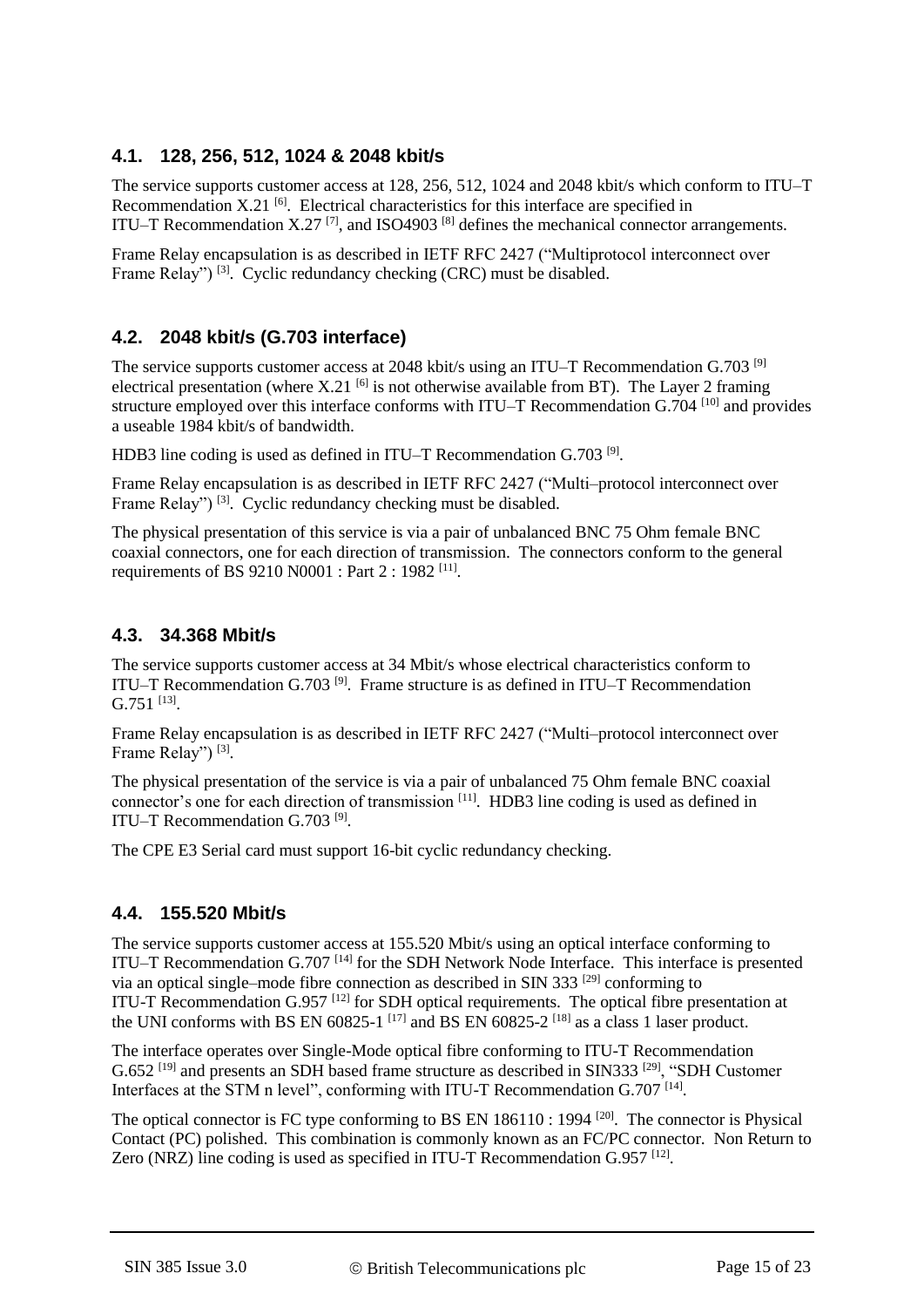The signal at the UNI is derived from a 1310nm-wavelength long haul SDH class laser (L-1.1) as specified in ITU-T Recommendation G.957<sup>[\[12\]](#page-19-11)</sup>. The NTE optical transmitter provides a signal power level of between –10dBm and –15dBm to interface with the attached CPE receiver. The NTE optical receiver has a sensitivity in the range –10dBm and –34dBm.

In order to operate the IP–VPN service, the Customer must install a Packet Over SONET /SDH (POS) card in their CPE Router configured to support SDH framing and connect it to the optical presentation at the User–Network Interface (UNI).

The CPE POS card must be configured to support 32 bit cyclic redundancy checking and should support G.707 – compliant SDH framing and the Frame Relay encapsulation mechanism defined in IETF RFC  $1662$ <sup>[\[15\]](#page-19-20)</sup>. The Path Trace setting should not be enabled.

The CPE POS card connected to the IP Connect UK service at 155.520 Mbit/s must support Payload Scrambling as defined in Section 6.5 of ITU–T Recommendation G.707<sup>[\[14\]](#page-19-9)</sup> and RFC 2615<sup>[\[21\]](#page-19-21)</sup>.

# **4.5. 10/100 Mbit/s**

The interface is the Network Termination Point (NTP), i.e. the point of connection between the BT Network Terminating Equipment (NTE) and the CPE interface. The Customer Interface consists of an RJ-45 type socket. The customer provides the category 5 connecting cords between the NTE and their own CPE. The maximum cable length is 100m.

The RJ-45 type connector is as specified in the 10BaseT and 100BaseT IEEE 802.3u/x [\[30\]](#page-20-5) [\[31\]](#page-20-6) specifications. Attention is drawn to the Intellectual Property Rights (IPRs) set out in the preface of this agreed International standard. It is the responsibility of the CPE supplier to ensure that they have the necessary rights from the owner of the IPR. The IPR owner has stated that they are willing to negotiate licences under reasonable and non-discriminatory terms and conditions with applicants throughout the world.

Ethernet Access will be provided using BT Downstream 21CN Ethernet Services (SIN 476) , , The customer's equipment will need to be set to Auto-negotiate "on" in order to work correctly, the NTE will then negotiate interface speed.

#### **4.6. 1000 Mbit/s**

1000Mbit/s (Gigabit Ethernet) conforms to the IEEE 802.3<sup>[\[24\]](#page-19-5)</sup> standard.

The interface is the Network Termination Point (NTP), i.e. the point of connection between the BT Network Terminating Equipment (NTE) and the CPE interface. The Customer Interface consists of a Dual SC type 1000Base SX fibre interface. The customer provides the fibre patch connectors between the NTE and CPE, the maximum fibre length is 550m.

The SX type connector is as specified in the Gigabit Ethernet IEEE802.3z<sup>[\[32\]](#page-20-7)</sup> specification. Attention is drawn to the Intellectual Property Rights (IPRs) set out in the preface of this agreed International standard. It is the responsibility of the CPE supplier to ensure that they have the necessary rights from the owner of the IPR. The IPR owner has stated that they are willing to negotiate licences under reasonable and non-discriminatory terms and conditions with applicants throughout the world.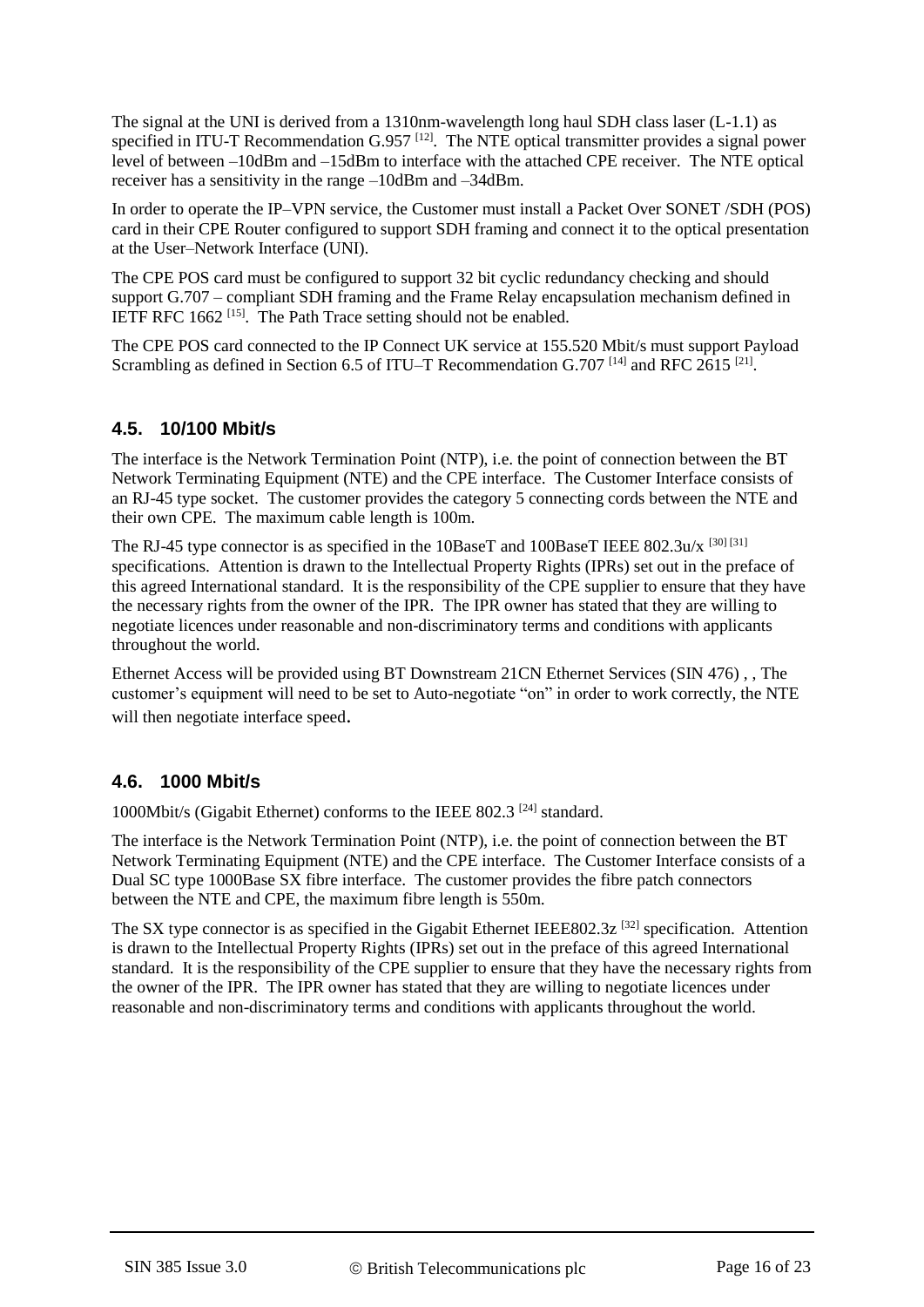| <b>Protocol</b>                            | Gigabit Ethernet IEEE 802.3z <sup>[32]</sup>                  |
|--------------------------------------------|---------------------------------------------------------------|
| <b>Line Rate</b>                           | $1.25$ Gbit/s                                                 |
| <b>Maximum Bit Error Rate</b>              | $10^{-12}$                                                    |
| <b>Power Requirement</b>                   | Mains voltage 50 Hz AC input, 50 watt                         |
| <b>Customer Fibre Connector</b>            | SC type                                                       |
| <b>SX Fibre</b> <i>(Customer provided)</i> | Multi-mode 850nm, 50/125 or 62.5/125 micron                   |
| <b>SX Fibre Maximum Delivery</b>           | 550 m from NTE's SX port                                      |
| <b>Distance</b>                            |                                                               |
| <b>Operating Temperature</b>               | $0^{\circ}$ to $40^{\circ}$ C                                 |
| <b>Laser Safety</b>                        | Class 1 under all conditions as per IEC 825-1 <sup>[33]</sup> |
| <b>AUTONEGOTIATION</b>                     | ON                                                            |

#### **Table 8. 1000Mbit/s Ethernet NTE technical specification**

# **4.7. EFM**

The EFM Network Terminating Equipment operates to Standard IEEE 802.3ah. Each MPF pair will terminate on a standard NTE5 faceplate and a separate cable assembly will connect each NTE5 to the supplied EFM NTE.

The customer interface is a 10/100BASE-TX port presented via a RJ45 type connector. The customer will require an RJ45 category 5 cable to connect EFM NTE to their own CPE, where the maximum cable length is 100m.

For further detail: SIN 476.<sup>[\[40\]](#page-20-9)</sup>

#### **4.8. ADSL1/ADSL2/2 +**

Customer ADSL CPE requires an ADSL port to provide a connection, noting that the ADSL connection supports a single VC.

The ADSL interface will utilise an ADSL/ CPE filter which is not supplied as part of the service.

# **4.9. Fibre to the Cabinet (FTTC)**

Fibre to the Cabinet utilises VDSL2 signalling delivered via MPF pairs to the EU premise. The metallic path terminates on the NTE5 at EU premise.

The NTE Special Service faceplate includes an integral VDSL2 filter that separates analogue voice from VDSL2 signalling; a VDSL2 modem then connects to the VDSL2 filter outlet port.

The VDSL2 modem in turn presents a logical Ethernet interface for EU CPE connection.

The VDSL2 modem should remain powered at all times.

For further detail: SIN 49[8\[43\]](#page-20-2)

#### **4.10. Fibre to the Premise (FTTP)**

Fibre to the Premise utilises Openreach Generic Ethernet Access between End User Access up to a enabled exchange, The FTTP service delivers a single Virtual Local Area Network (VLAN) to the EU premise.

An Optical Network Termination device (ONT) installed at the EU premise terminates the optical path and presents 4 logical Ethernet interfaces as EU connection.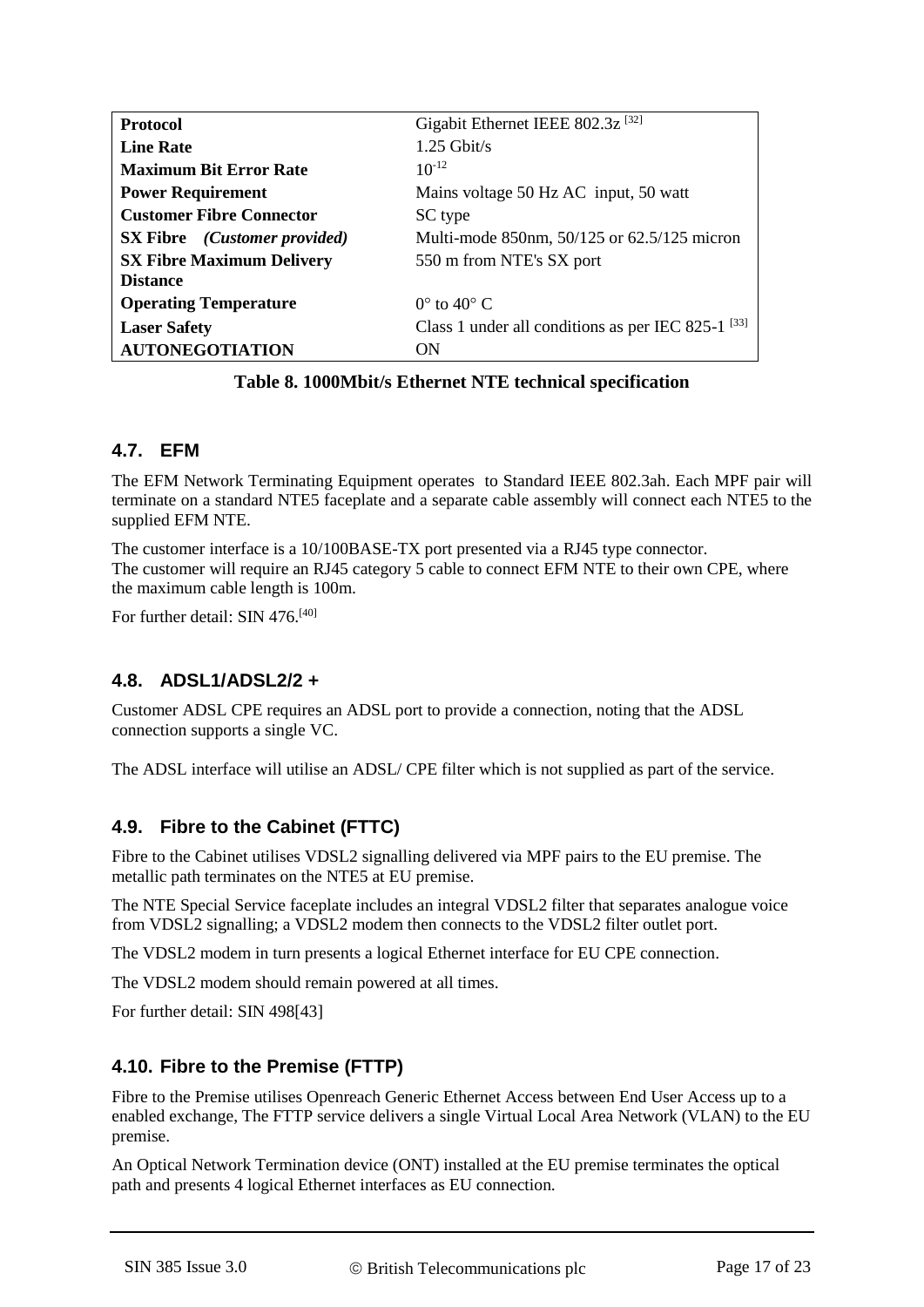For general information regarding this service, please refer to SIN509<sup>[\[45\]](#page-20-10)</sup> and SIN506<sup>[\[44\]](#page-20-11)</sup>.

# **5. Physical arrangements**

## **5.1. Physical Location of Connectors**

The User–Network Interface (UNI) is located at the connector on the BT Network Terminating Equipment (NTE) with a connector on the Customer side as described in the relevant part of Section [4](#page-13-1) of this document.

#### **5.2. NTE Power Supply Requirements**

The NTE is locally powered and will require either a single or dual local mains 50Hz AC supplies (dependant on access rate).

The NTE will be installed in accordance with standard BT practises in agreement with the Customer.

#### **5.2.1. 128, 256, 512, 1024 and 2048 kbit/s**

Various types of NTE may be installed, some of which require an A.C. mains power source and others a –50V D.C. power supply. Power consumption varies, dependent on the type of NTE, from 5 Watts and 20 Watts. The –50V D.C. supply can be provided by BT, or by the Customer. A Customer supplied A.C. mains power source will be required close to the installation to operate the –50V D.C. power supply, or to power the NTE directly, dependent on NTE type.

Where the NTE is powered by a Customer provided –50V D.C. power supply, the NTE will be supplied with a connection lead which will be presented as wires–only. As power supplies can vary slightly in output voltage and other electrical characteristics, the NTE should be connected to power supplies conforming with British Telecommunications Network Requirements (BTNR) 2511<sup>[\[16\]](#page-19-22)</sup>.

Customer supplied power supplies for connection to this service shall conform with the relevant safety standards in force.

#### **5.2.2. 34 and 155 Mbit/s**

The NTE is locally powered and will require at least one A.C. mains supply. For certain NTE types, the Customer can be supplied with a battery back–up option.

#### **5.2.3. 10/100 and 1000 Mbit/s**

The NTE is powered from the normal domestic mains supply, standard CEE 22 (IEC 320<sup>[\[36\]](#page-20-12)</sup>) inlets which are fitted to the rear panel of the NTE. The appropriate mains cord is supplied.

The power consumption of the BT NTE is typically 50 watts.

#### **5.2.4. EFM**

The EFM NTE is DC powered (12V) and supplied with an external power supply , power consumption typically 20 watts.

For further information: SIN 476<sup>[\[40\]](#page-20-9)</sup>; SIN 492<sup>[\[41\]](#page-20-13)</sup>.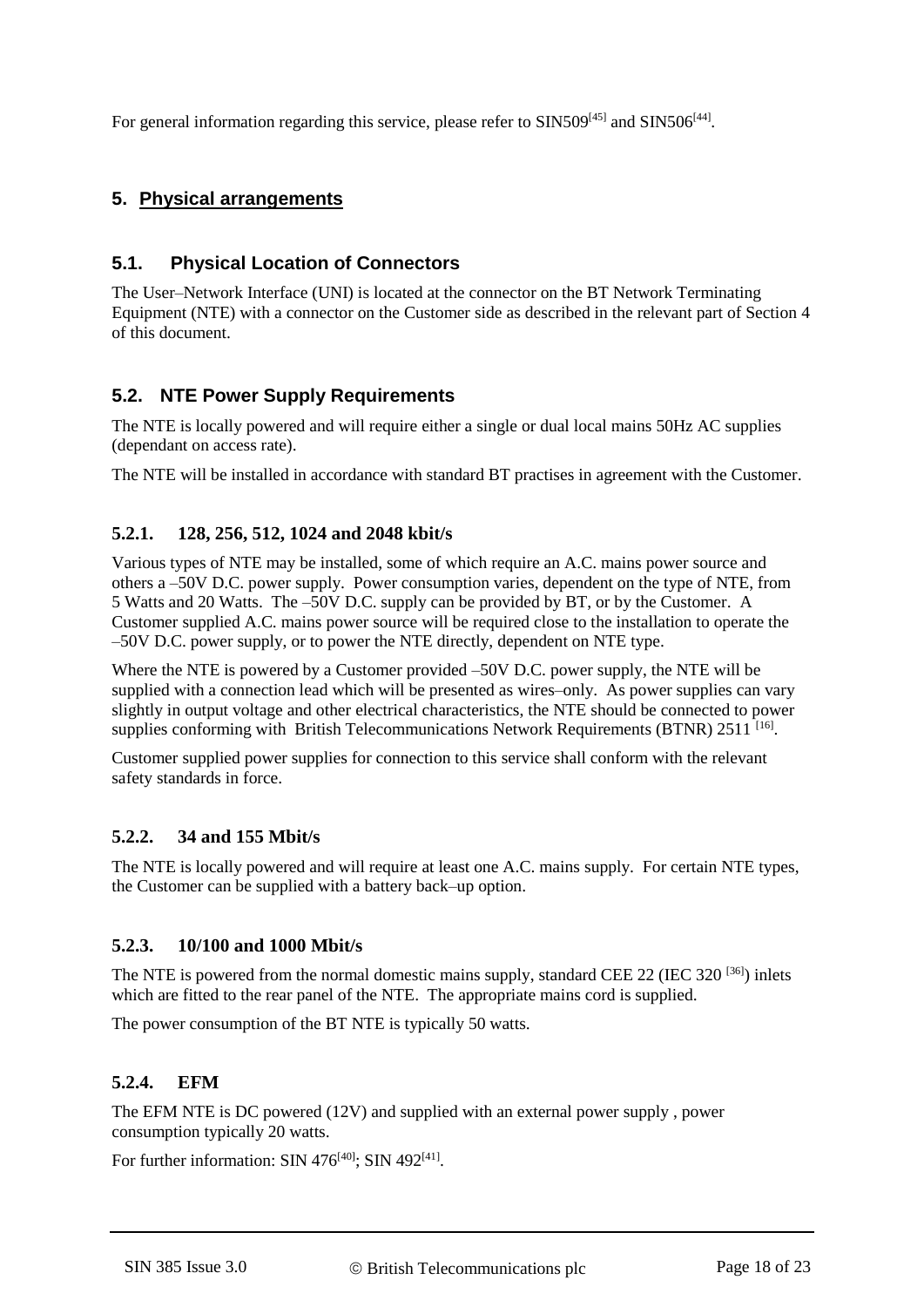# **5.2.5. ADSL1 and ADSL2/2+**

The service boundary only extends to the Master Telephone Socket and does not include internal wiring. Thus no additional power is required for an NTE.

<span id="page-18-0"></span>[Note]: It is advised that Broadband routers do not share power outlets with other electrical devices that demand high power and switching current as this may cause electrical interference via the power supply. If the sharing of power outlets is unavoidable, the EU may need to deploy a mains conditioner or UPS system to help remove any causes of electrical interference.

# **5.2.6. Fibre to the Cabinet (FTTC)**

The Openreach supplied VDSL2 modem is an active device and must remain powered and connected at all times.

The power supply unit (PSU) to the Openreach VDSL2 modem will be a single, low voltage power interface. [\[Note\]](#page-18-0)

For NTE dimension detail: SIN 498<sup>[\[43\]](#page-20-2)</sup>

# **5.2.7. Fibre to the Premise (FTTP)**

The Optical Termination Device serves as the service point of End User connection.

The ONT will be fixed to a wall within 1m of a fixed power socket.

The power supply to the ONT will be a single, low voltage power interface including the capability for battery backup when available. The PSU will be suitable for use with standard domestic UK supplied 230V (AC). The power consumption is  $\langle 12 \text{ W} \rangle$ . [\[Note\]](#page-18-0)

• ONT Power supply  $11 - 14$  V DC, 1 A

• Power adapter input  $100 - 240$  V AC,  $50 - 60$  Hz

Power consumption Minimum: 6 W, Maximum: 12 W, Average: 7.5 W

For further detail: SIN 506<sup>[\[44\]](#page-20-11)</sup>.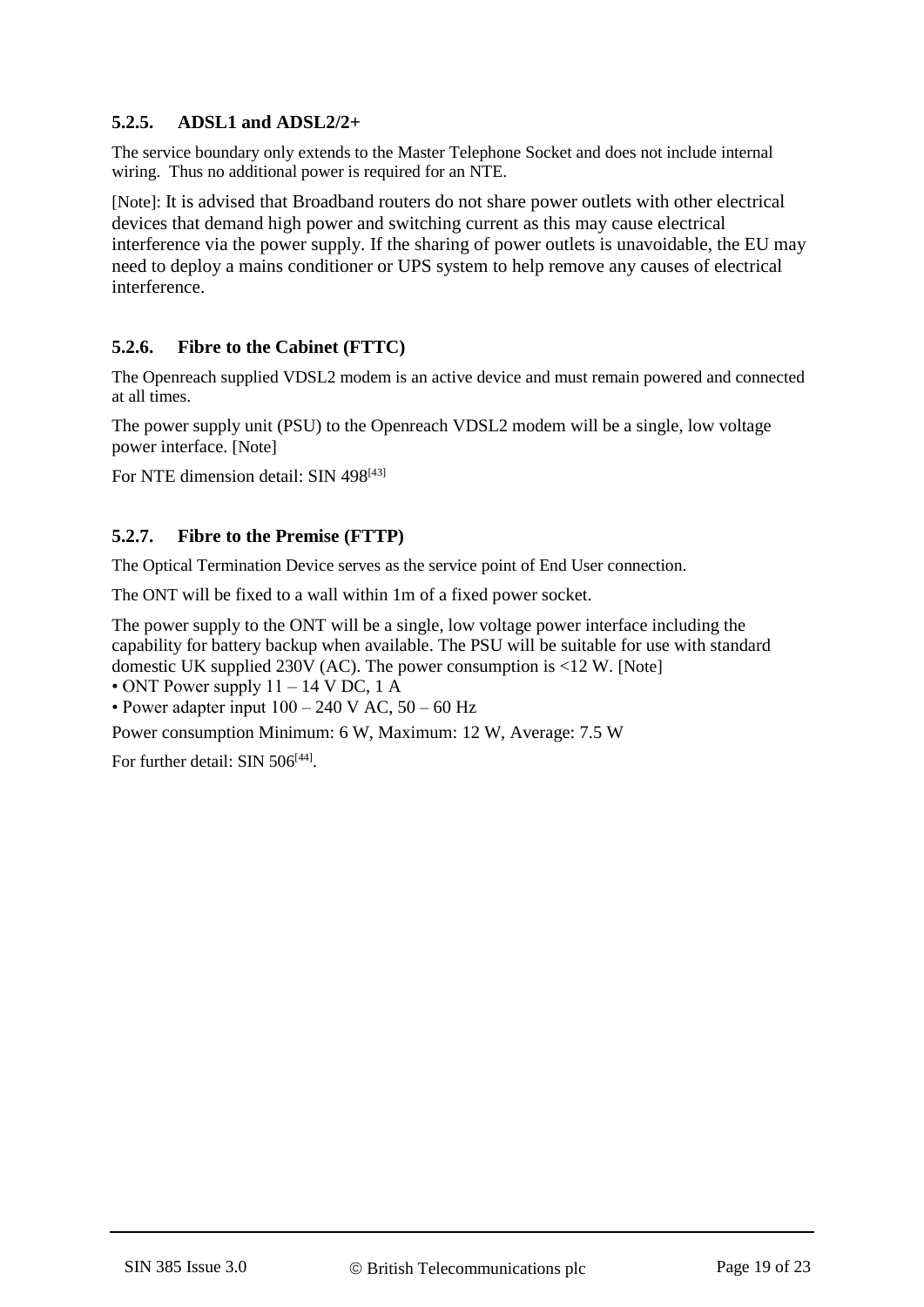# **6. References**

<span id="page-19-22"></span><span id="page-19-21"></span><span id="page-19-20"></span><span id="page-19-19"></span><span id="page-19-18"></span><span id="page-19-17"></span><span id="page-19-16"></span><span id="page-19-15"></span><span id="page-19-14"></span><span id="page-19-13"></span><span id="page-19-12"></span><span id="page-19-11"></span><span id="page-19-10"></span><span id="page-19-9"></span><span id="page-19-8"></span><span id="page-19-7"></span><span id="page-19-6"></span><span id="page-19-5"></span><span id="page-19-4"></span><span id="page-19-3"></span><span id="page-19-2"></span><span id="page-19-1"></span><span id="page-19-0"></span>

| $[1]$  | Frame Relay Forum implementation agreement 1.2, "User-to-Network (UNI)<br>Implementation Agreement", April 2000                                                                                                         |
|--------|-------------------------------------------------------------------------------------------------------------------------------------------------------------------------------------------------------------------------|
| $[2]$  | ITU-T Recommendation I.233, "Frame Mode Bearer Services", March 1993                                                                                                                                                    |
| $[3]$  | IETF RFC 2427, "Multiprotocol Interconnect over Frame Relay", September<br>1998 (replaced RFC 1490)                                                                                                                     |
| $[4]$  | ITU-T Q.933 Annex A, "Digital subscriber signalling system No. 1 (DSS 1) -<br>Signalling specifications for frame mode switched and permanent virtual<br>connection control and status monitoring", October 1995        |
| $[5]$  | ANSI T1.617 Annex D, "Digital Subscriber System No. 1 DSS1 Signalling<br>Specification for Frame Relay Bearer Service", Revised 1997                                                                                    |
| [6]    | ITU-T Recommendation X.21, "Interface between Data Terminal Equipment<br>and Data Circuit-terminating Equipment for synchronous operation on public<br>data networks", September 1992                                   |
| $[7]$  | ITU-T Recommendation X.27, "Electrical characteristics for balanced double-<br>current interchange circuits operating at data signalling rates up to 10 Mbit/s",<br>October 1996                                        |
| [8]    | ISO 4903 15 Pole DTE/DCE Interface Connector and Contact Number<br>Assignments, 1989                                                                                                                                    |
| [9]    | ITU-T Recommendation G.703, "Physical/electrical characteristics of<br>hierarchical digital interfaces", October 1998                                                                                                   |
| $[10]$ | ITU-T Recommendation G.704, "Synchronous frame structures used at 1544,<br>6312, 2048, 8448 and 44 736 kbit/s hierarchical levels", October 1998                                                                        |
| $[11]$ | BNC Connector complying with Figure 2 of BS 9210 N0001:Part2:1982                                                                                                                                                       |
| $[12]$ | ITU–T Recommendation G.957, "Optical interfaces for equipments and systems<br>relating to the synchronous digital hierarchy", July 1999                                                                                 |
| $[13]$ | ITU-T Recommendation G.751, "Digital multiplex equipments operating at the<br>third order bit rate of 34 368 kbit/s and the fourth order bit rate of 139 264 kbit/s<br>and using positive justification", November 1998 |
| $[14]$ | ITU-T Recommendation G.707, "Network node interface for the synchronous<br>digital hierarchy (SDH)", October 2000                                                                                                       |
| $[15]$ | IETF RFC 1662, "PPP in HDLC-like Framing", July 1994                                                                                                                                                                    |
| $[16]$ | BTNR 2511 Interface of Telecommunications Equipment – nominal 48 volt<br>negative D.C. power supply, latest issue                                                                                                       |
| $[17]$ | BS EN 60825 - 1 : 1994 Safety of Laser Products Part 1 Equipment<br>Classification                                                                                                                                      |
| $[18]$ | BS EN 60825 - 2: 1995 Safety of Laser Products Part 2 Safety of Optical Fibre<br><b>Communications Systems</b>                                                                                                          |
| $[19]$ | ITU-T Recommendation G.652 – Characteristics of a single-mode optical fibre<br>cable. March 1993                                                                                                                        |
| $[20]$ | BS EN 186110 : 1994 Sectional specification. Connector sets for optical fibre<br>and cables type FC.                                                                                                                    |
| $[21]$ | IETF RFC2615, "PPP over SONET/SDH", June 1999 (obsoletes RFC1619)                                                                                                                                                       |
| $[22]$ | IETF RFC 1771 "A Border Gateway Protocol 4 (BGP-4)", March 1995                                                                                                                                                         |
| $[23]$ | IETF RFC 1483, "Multiprotocol Encapsulation over ATM Adaptation Layer 5",<br><b>July 1993</b>                                                                                                                           |
| $[24]$ | IEEE 802.3, Standards for Local Area Networks: CSMA/CD Access Method                                                                                                                                                    |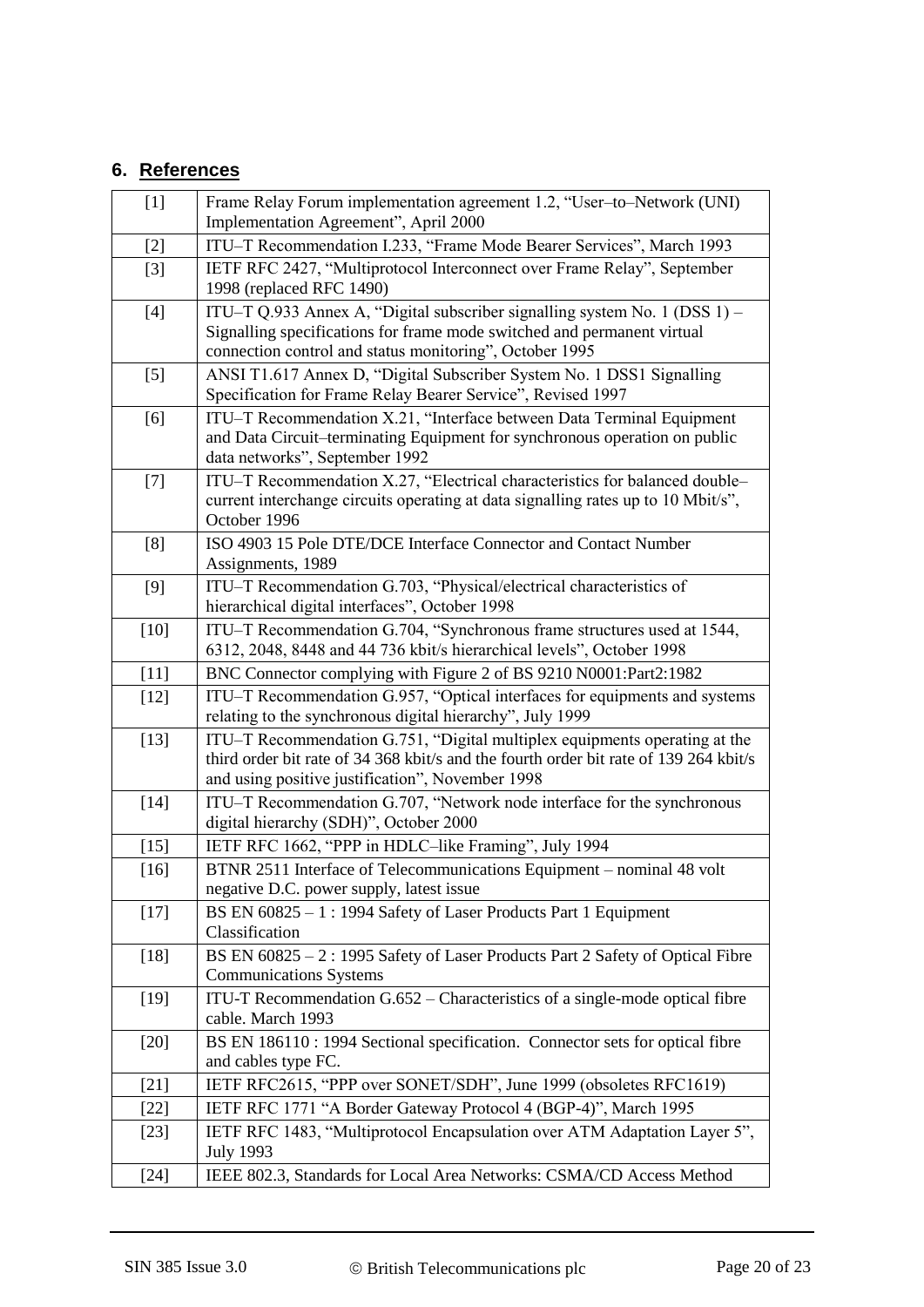<span id="page-20-8"></span><span id="page-20-7"></span><span id="page-20-6"></span><span id="page-20-5"></span><span id="page-20-4"></span><span id="page-20-1"></span><span id="page-20-0"></span>

| $[25]$ | IEEE 802.1q, Recommendations for Virtual LANs                                                                                                                                                                         |
|--------|-----------------------------------------------------------------------------------------------------------------------------------------------------------------------------------------------------------------------|
| $[26]$ | SIN 311, BT LAN Extension Service 100 - Service Description                                                                                                                                                           |
| $[27]$ | SIN 360, Ethernet Customer Interfaces - Interface Characteristics                                                                                                                                                     |
| $[28]$ | SIN 347, BT DataStream Office & BT DataStream Home                                                                                                                                                                    |
| $[29]$ | SIN 333, SDH Customer Interfaces at the STM-N Level (where $N = 1,4,16$ )                                                                                                                                             |
| $[30]$ | IEEE 802.3u, Standards for Local & Metropolitan Area Networks - Supplement:<br>Media Access Control (MAC) Parameters, Physical Layer, Medium Attachment<br>Units and Repeater for 100Mbit/s Operation, Type 100Base-T |
| $[31]$ | IEEE 802.3x, Standards for Local and Metropolitan Area Networks:<br>Specification for 802.3 Full Duplex                                                                                                               |
| $[32]$ | IEEE 802.3z, IEEE standards for Gigabit Ethernet in the LAN/WAN, 1998                                                                                                                                                 |
| $[33]$ | IEC 825-1, International Electrotechnical Commission (IEC) Standard - Safety<br>of Laser Products Part 1                                                                                                              |
| $[34]$ | SIN 346, BT ADSL Interface Description                                                                                                                                                                                |
| $[35]$ | ITU-T Recommendation G.992.1, Asymmetrical Digital Subscriber Line<br>(ADSL) transceivers                                                                                                                             |
| $[36]$ | IEC 320, International Standardized Appliance Connectors                                                                                                                                                              |
| $[37]$ | IETF RFC 2597 "Assured Forwarding PHB Group", June 1999.                                                                                                                                                              |
| $[38]$ | IETF RFC 2364 "PPP Over AAL5"                                                                                                                                                                                         |
| $[39]$ | SIN 472 - BT Wholesale Broadband Connect (WBC) Products, Service<br>Description                                                                                                                                       |
| $[40]$ | SIN 476 - BT Downstream 21CN Ethernet Services, Service Description                                                                                                                                                   |
| $[41]$ | SIN 492 - Ethernet Access Direct (EAD) and Ethernet Access Direct Local<br>Access, Service & Interface Description                                                                                                    |
| $[42]$ | SIN 495 - BT Wholesale Broadband Connect Fibre to the Cabinet Service,<br><b>Service Description</b>                                                                                                                  |
| $[43]$ | SIN 498 – Fibre to the Cabinet (FTTC) Generic Ethernet Access Service and<br><b>Interface Description</b>                                                                                                             |
| $[44]$ | SIN 506 - Fibre to the Premise (FTTP) Generic Ethernet Access.                                                                                                                                                        |
| $[45]$ | SIN 509 – BT Wholesale Broadband Connect (WBC) Fibre to the Premise<br>(FTTP)                                                                                                                                         |

<span id="page-20-13"></span><span id="page-20-12"></span><span id="page-20-11"></span><span id="page-20-10"></span><span id="page-20-9"></span><span id="page-20-3"></span><span id="page-20-2"></span>For information on where to obtain these referenced documents, please see the document sources list at <http://www.btplc.com/sinet/>

# **7. Abbreviations**

| AAL <sub>5</sub> | <b>ATM</b> Adaptation Layer 5                          |  |
|------------------|--------------------------------------------------------|--|
| ADSL             | Asymmetric Digital Subscriber Line                     |  |
| AF               | <b>Assured Forwarding</b>                              |  |
| <b>ANSI</b>      | American National Standards Institute                  |  |
| AS               | Autonomous System                                      |  |
| <b>ATM</b>       | <b>Asynchronous Transfer Mode</b>                      |  |
| <b>BGP</b>       | <b>Border Gateway Protocol</b>                         |  |
| <b>BTNR</b>      | <b>British Telecommunications Network Requirements</b> |  |
| <b>CE</b>        | <b>Customer Edge</b>                                   |  |
| CoS              | <b>Class of Service</b>                                |  |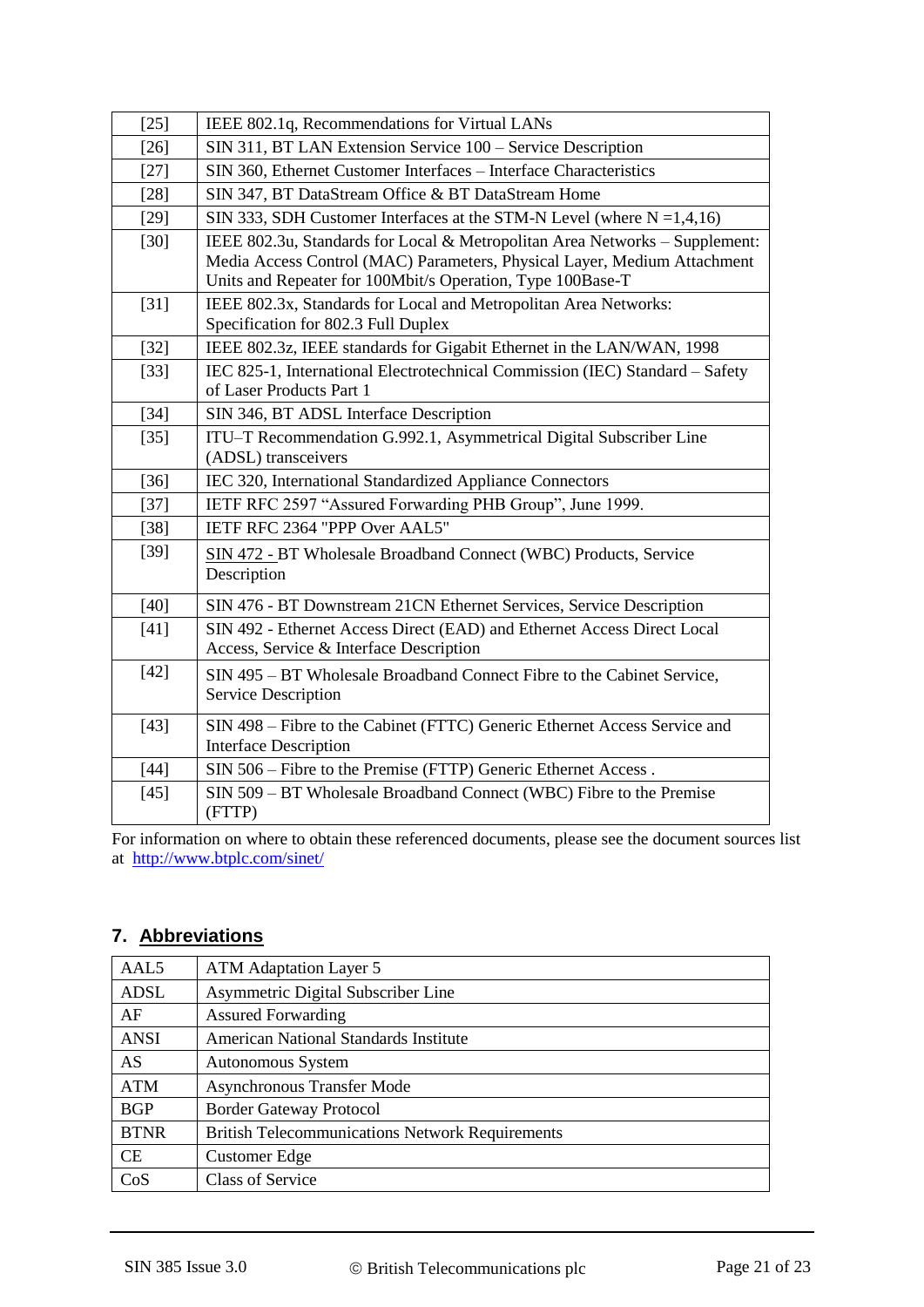| <b>CPE</b>   | <b>Customer Premises Equipment</b>           |  |  |
|--------------|----------------------------------------------|--|--|
| DF           | Do not Fragment bit                          |  |  |
| <b>DLCI</b>  | Data Link Connection Identifier              |  |  |
| <b>DSCP</b>  | DiffServ Code Point                          |  |  |
| <b>DSL</b>   | Digital Subscriber Line                      |  |  |
| <b>DSLAM</b> | Digital Subscriber Line Access Multiplexer   |  |  |
| <b>EUDP</b>  | End User Data Path                           |  |  |
| <b>FRF</b>   | Frame Relay Forum                            |  |  |
| HDB3         | High Density Bi-polar 3                      |  |  |
| <b>IETF</b>  | <b>Internet Engineering Task Force</b>       |  |  |
| iBGP         | internal Border Gateway Protocol             |  |  |
| IP           | <b>Internet Protocol</b>                     |  |  |
| <b>IPR</b>   | <b>Intellectual Property Rights</b>          |  |  |
| $ITU-T$      | <b>International Telecommunication Union</b> |  |  |
| LMI          | Local Management Interface                   |  |  |
| <b>MAC</b>   | <b>Medium Access Control</b>                 |  |  |
| <b>MED</b>   | Multi-Exit Discriminator                     |  |  |
| <b>MPLS</b>  | Multi-Protocol Label Switching               |  |  |
| <b>MPF</b>   | <b>Metallic Path Facility</b>                |  |  |
| <b>MTU</b>   | <b>Maximum Transmission Unit</b>             |  |  |
| <b>NRZ</b>   | Non-Return to Zero                           |  |  |
| <b>NTE</b>   | <b>Network Terminating Equipment</b>         |  |  |
| PC           | <b>Physical Contact</b>                      |  |  |
| PE           | Provider Edge                                |  |  |
| <b>PHB</b>   | Pre-Hop-Behaviour                            |  |  |
| <b>POS</b>   | Packet Over SONET/SDH                        |  |  |
| <b>PPP</b>   | Point-to-Point Protocol                      |  |  |
| <b>PSTN</b>  | Public Switched Telephone Network            |  |  |
| <b>PVC</b>   | Permanent Virtual Circuit                    |  |  |
| <b>RFC</b>   | <b>Request For Comment</b>                   |  |  |
| <b>SDH</b>   | <b>Synchronous Digital Hierarchy</b>         |  |  |
| <b>SIN</b>   | Suppliers' Information Note                  |  |  |
| <b>SONET</b> | <b>Synchronous Optical NETwork</b>           |  |  |
| <b>TDM</b>   | Time Division Multiplexing                   |  |  |
| ToS          | Type of Service                              |  |  |
| <b>UNI</b>   | User/Network Interface                       |  |  |
| VC           | Virtual Channel                              |  |  |
| <b>VCI</b>   | Virtual Connection Identifier                |  |  |
| <b>VLAN</b>  | Virtual Local Area Network                   |  |  |
| <b>VP</b>    | Virtual Path                                 |  |  |
| <b>VPI</b>   | Virtual Path Identifier                      |  |  |
| <b>VPN</b>   | <b>Virtual Private Network</b>               |  |  |